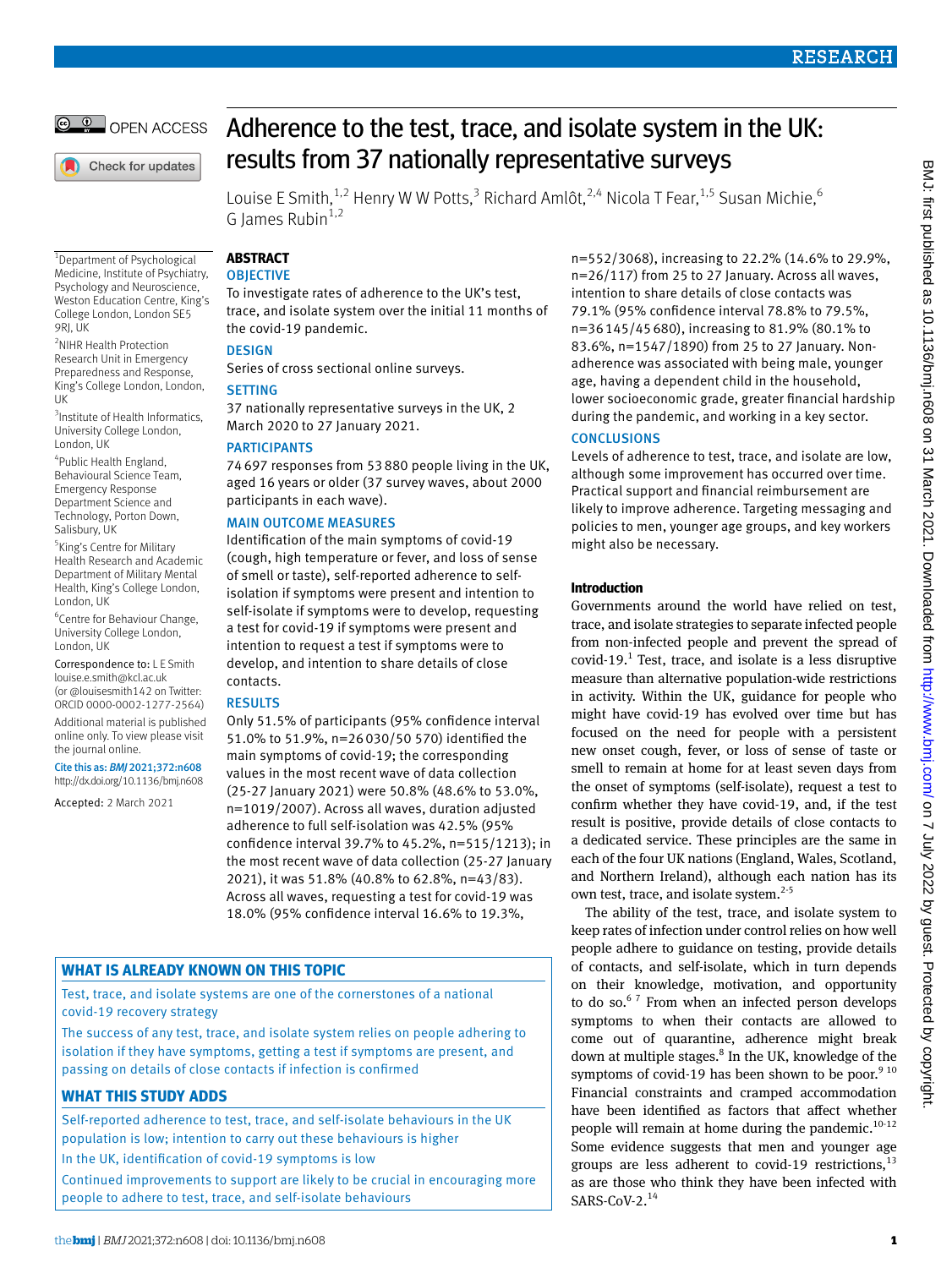Identifying key factors that increase or decrease adherence can be used to inform policies to improve the functioning of the test, trace, and isolate system. Since the start of the covid-19 pandemic, we have worked with England's Department of Health and Social Care to develop and analyse a series of regular cross sectional surveys tracking relevant behaviours and their potential predictors in the UK public. We report data from 37 of these surveys that tracked adherence to the key components of the system over time and investigate personal and clinical characteristics that might be related to adherence to full self-isolation when someone has symptoms, requesting a test if symptoms are present, and intending to share details of close contacts if symptomatic. We also investigated variables associated with correctly identifying the main symptoms of covid-19.

#### **Methods**

#### Design

BMG Research, a Market Research Society company partner, conducted a series of cross sectional online surveys on behalf of the Department of Health and Social Care starting on 28 January 2020, which we analysed as part of the CORSAIR (the COVID-19 Rapid Survey of Adherence to Interventions and Responses) study. Surveys were conducted weekly until 1 July (wave 23), after which survey waves were fortnightly; the weekly survey was resumed between 9 November 2020 and 13 January 2021. No data were collected in mid-August 2020. We used data from surveys conducted between 2 March 2020 (wave 6) and 27 January 2021 (wave 42). Data were collected over a three day period (Monday to Wednesday) for each survey wave, except for wave 6 (collected Monday to Thursday) and waves 12, 18, and 27 (collected Tuesday to Wednesday). As prompt turnaround of data collection is essential during a rapidly evolving crisis,  $15$ the surveys used standard opinion polling methods using non-probability sampling, an approach common within market research, political polling, and social science.<sup>16</sup> Quota samples aim to minimise response bias by filling predetermined targets so that the social and personal characteristics of the participants match those of the national population. As such, participants who belong to a quota that has already been met are prevented from completing the survey. Therefore, response rates are not useful indicators of response bias in quota samples and are not usually reported.

# Participants

This study reports on 74697 responses from 53880 participants across the four UK nations. Participants (about 2000 in each wave) were recruited from two specialist research panel providers, Respondi (n=50000) and Savanta (n=31500).<sup>17</sup> <sup>18</sup> Participants in the first seven waves were recruited from Respondi only; subsequent waves included roughly equal numbers from each panel. Participants were eligible for the study if they were aged 16 years or older and lived in the UK. Respondents who completed the survey were unable to participate in the following three waves. Owing to an error, a few people completed waves more often than others; 55 people (0.1% of our sample) completed 10 waves or more. Quotas were applied based on age and sex (combined) and government office region and reflected targets based on data from the Office for National Statistics.<sup>19</sup> Therefore, the sociodemographic characteristics of participants in each survey wave were broadly similar to those in the UK general population. Participants were reimbursed in points, which could be redeemed in cash, gift vouchers, or charitable donations (up to £0.70 (\$0.98; €0.81) for each survey).

#### Outcome measures

*Identification of covid-19 symptoms*—One question asked participants to identify the most common symptoms of covid-19, with multiple response options allowed (up to four initially, up to five from 25 May 2020, wave 18). We coded participants as having identified symptoms of covid-19 if they selected cough, high temperature or fever, and, from 18 May 2020 (wave 17), either loss of sense of smell or loss of sense of taste. In government guidance these symptoms are actively promoted to members of the UK public as the "main" symptoms of covid-19.<sup>20</sup>

*Fully self-isolating*—We measured self-reported selfisolation in participants who indicated that they had experienced symptoms of covid-19 (high temperature or fever, cough, or loss of sense of smell or taste) in the past seven days. Participants were asked for what reason, if any, they had left home since the development of symptoms. We categorised people as non-adherent if they reported leaving home for any reason since symptoms developed. From 26 October 2020 (wave 31) we also asked participants how soon (in days) they had first left home after symptoms developed. We used this to create a second outcome variable (duration adjusted adherence) and categorised people as non-adherent if they reported leaving home for any reason in the first 10 days after symptoms developed. This adjustment allowed for the fact that, during that period, selfisolation was only required for 10 days after symptom onset. We measured intended full self-isolation in participants who had not experienced covid-19 symptoms in the past week. Participants were asked to imagine they developed symptoms of covid-19 (high temperature or fever, new continuous cough, or loss of sense of taste or smell) the next morning and what would cause them to leave home, if anything.

*Requesting a test*—Participants who reported covid-19 symptoms were asked what actions they had taken when symptoms developed. Response options included "I requested a test to confirm whether I have coronavirus." In data collected between 1 June and 5 August 2020 (waves 19 to 26), participants who reported requesting a test after symptoms had developed were asked whether the test indicated they had or did not have covid-19 or if they were still waiting for the test results. Participants who reported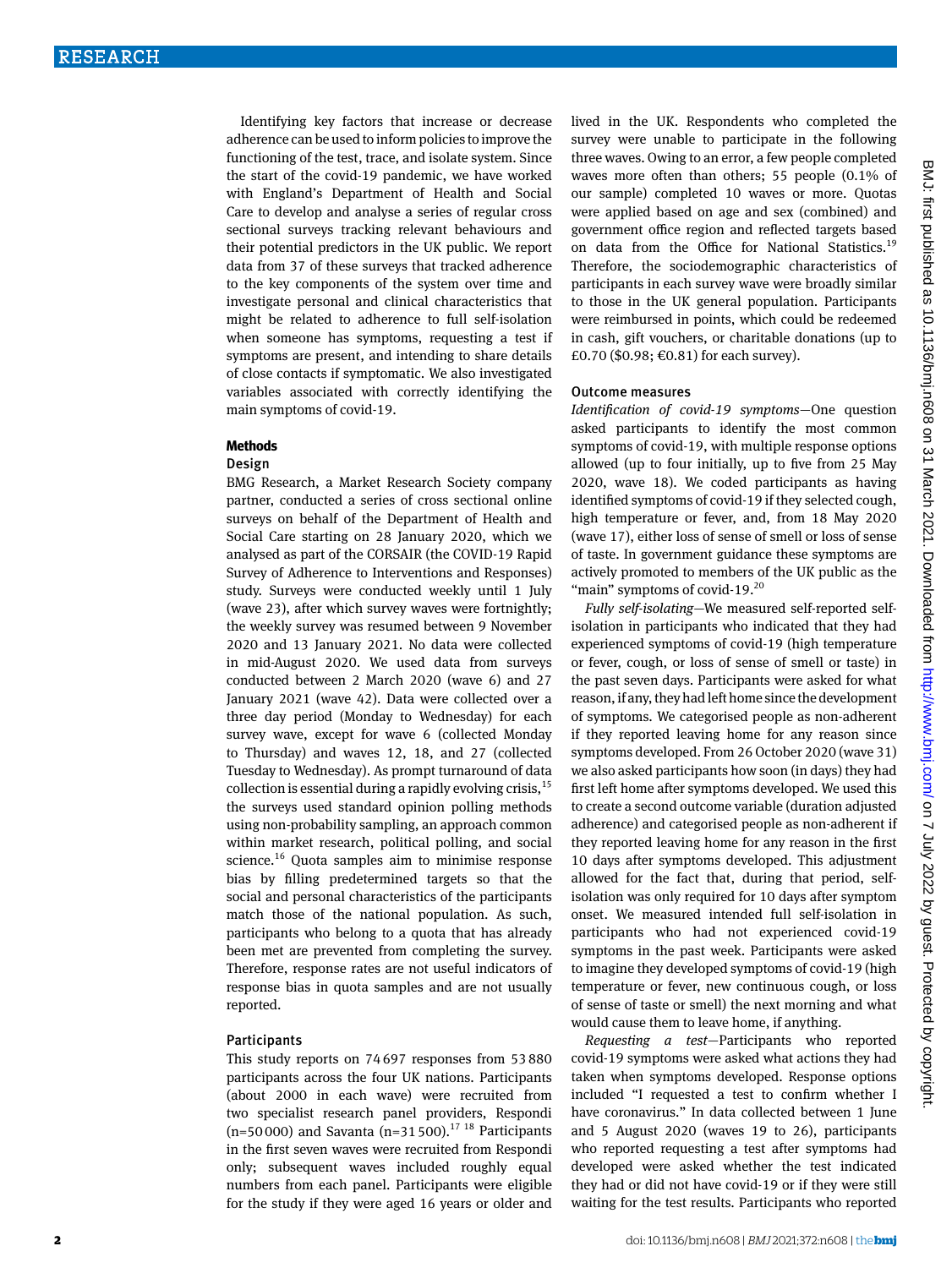no covid-19 symptoms were asked what actions they would take if they were to develop symptoms.

*Sharing details of close contacts*—Participants who had not experienced covid-19 symptoms in the past seven days were asked to imagine they had tested positive for covid-19 and had been prompted by the National Health Service contact tracing service. We asked participants how likely they would then be to share details of people they had been in close contact with on a 5 point scale from "definitely would" to "definitely would not." We recoded intention to share details of close contacts into a binary variable (probably or definitely would share details versus not sure, probably, or definitely would not). Too few participants indicated that they had tested positive to analyse separately.

#### Personal and clinical characteristics

We asked participants to report their age, sex, employment status, socioeconomic grade, highest educational or professional qualification, ethnicity, and marital status, and the number of people living in their household. Participants also reported whether a dependent child lived in the household, they or a household member had a chronic illness, they worked in a key sector, or they were self-employed. Participants were asked for their full postcode, from which we determined region and indices of multiple deprivation. $21$ 

We coded participants as having a chronic illness that made them clinically vulnerable to covid-19 using guidance from the NHS website. $^{22}$  Participants were categorised as working in a key sector if they worked in one of several sectors specified in government guidance.<sup>23</sup>

Participants were asked if they thought they "had, or currently have, coronavirus." Those who reported having experienced symptoms of covid-19 in the past week were asked what they thought had caused their symptoms (symptom attribution). We measured financial hardship by asking participants to what extent in the past seven days they had been struggling to make ends meet, skipping meals, and finding their current living situation difficult (Cronbach's  $\alpha$ =0.75).

#### Power calculation

We determined that a sample size of 2000 in each survey would allow a 95% confidence interval of plus or minus 2% for the prevalence estimate for a survey item with a prevalence of around 50%. In practice, power was considerably better as we pooled data from survey waves.

#### Statistical analysis

Owing to an error in collecting data about chronic illness on 26 to 28 October 2020 (wave 31), these data were excluded from analyses investigating factors associated with outcome variables. We used generalised estimating equations (with an exchangeable correlation structure) to correct for some participants being in more than one wave. Generalised

estimating equations were used to investigate factors associated with identifying cough, high temperature or fever, and loss of sense of smell or taste (25 May 2020 to 27 January 2021, excluding data collected 26-38 October 2020; wave 31), full self-isolation (14 April 2020 to 27 January 2021, excluding data collected 26-38 October; wave 31), duration adjusted adherence to full self-isolation (9 November 2020 to 27 January 2021), requesting a test (25 May 2020 to 27 January 2021, excluding data collected 26-38 October; wave 31), and intention to share details of close contacts if a covid-19 test result was positive (1 June 2020 to 27 January 2021, excluding data collected 26-38 October 2020; wave 31). Between 14 April 2020 and 27 January 2021 (waves included in generalised estimating equations analyses), 38667 participants answered one survey and 7065 participants (15.4%) answered more than one survey.

For each set of analyses, we ran univariable and multivariable analyses. Multivariable regressions adjusted for survey wave, region (with East Midlands arbitrarily allocated as reference category), sex, age (raw and quadratic term), a dependent child in the household, being clinically vulnerable to covid-19, having a household member with a chronic illness, employment status (working *v* not working), socioeconomic grade (ABC1 (high)  $v$  C2DE),<sup>24</sup> index of multiple deprivation (fourths), highest educational or professional qualification (degree or higher *v* less than degree), ethnicity (white British (reference category), white other, mixed, Asian or Asian British, black or black British, Arab or other, don't know or prefer not to say), and living alone. Loess plots of age effects suggested quadratic relations would be appropriate.

Only participants who reported covid-19 symptoms in the past week were included in analyses of full selfisolation (n=3457); duration adjusted self-isolation  $(n=1103)$  and requesting a test  $(n=2958)$ .

It is permissible to leave home during the selfisolation period to get tested or if a covid-19 test result is negative.<sup>25</sup> For self-isolation analyses, we excluded those who reported a negative test result in one of several closed questions or in free text since their symptoms developed or in the past week (see supplementary file).

In analyses of factors associated with self-reported self-isolation and requesting a test, we recoded ethnicity into three categories owing to small numbers of cases: white British (reference category), white other and black, Asian, mixed, or other (people who preferred not to say were excluded). For analyses of factors associated with self-reported self-isolation accounting for duration of isolation, we also merged participants in the north east and north west and participants in Scotland, Wales, and Northern Ireland into single groups.

Many analyses were conducted on each outcome variable (about 47). Uncorrected P values are given shown in the table; we only report narratively on results that remained statistically significant after applying a conservative Bonferroni correction (P<0.001).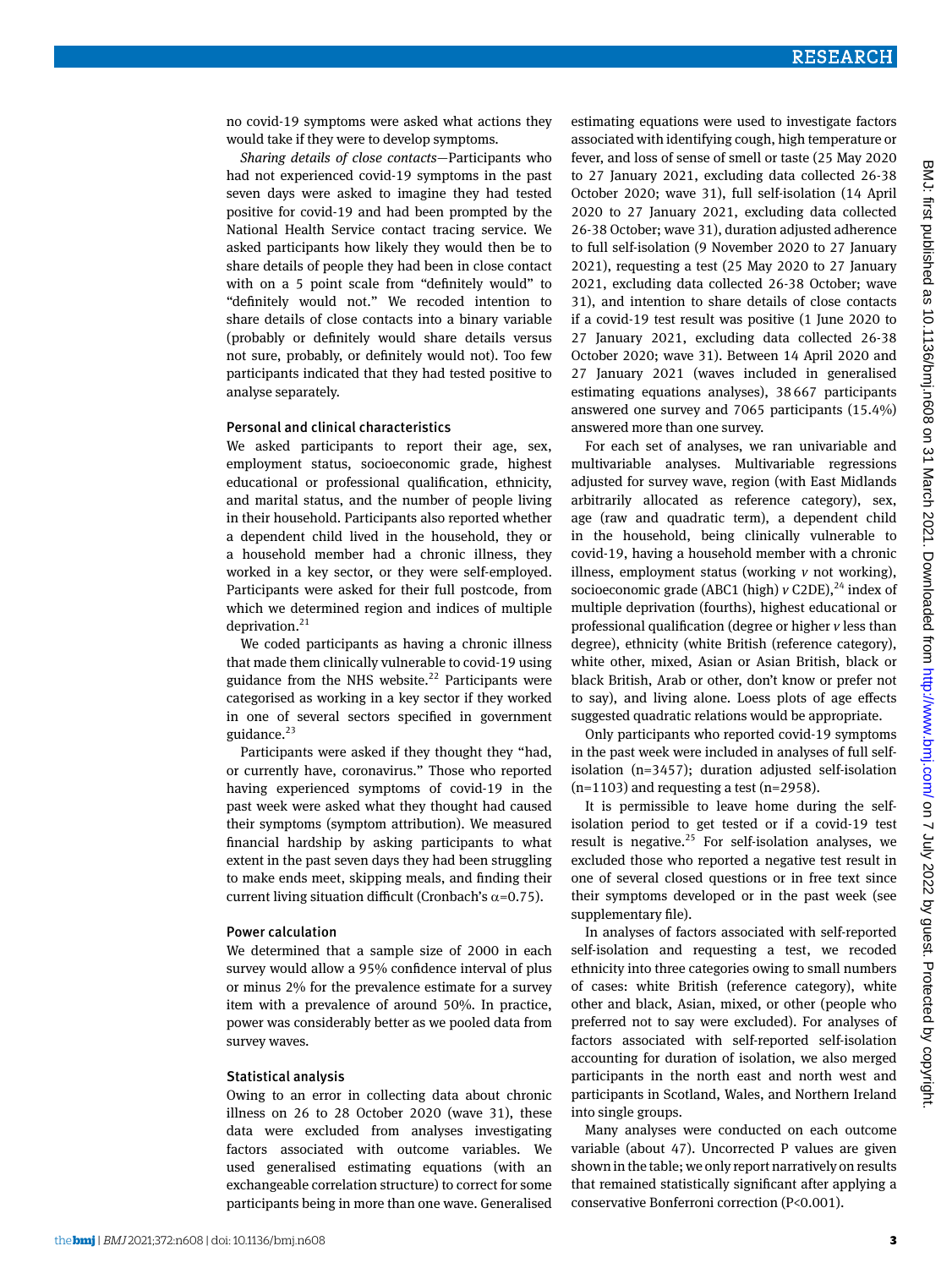Before the analyses reported here, we analysed survey results at multiple time points. Results were reported regularly to the Department of Health and Social Care and the UK Scientific Advisory Group for Emergencies (SAGE).

#### Patient and public involvement

Lay members served on the advisory group for the project that developed our prototype survey material; this included three rounds of qualitative testing.<sup>26</sup> Owing to the rapid nature of this research during the covid-19 pandemic, the public was not involved in further developments of the materials.

#### **Results**

# Identification of covid-19 symptoms

When data from 26 May 2020 to 27 January 2021 (waves 18-42) were combined, 51.5% of participants (95% confidence interval 51.0% to 51.9%, n= 26030/50570) identified cough, high temperature or fever, and loss of sense of smell or taste as symptoms of covid-19. Recognition initially increased at the start of data collection and when loss of sense of smell or taste was introduced into government guidance,  $20$ after which it remained relatively stable (fig 1). In the latest available wave of data collection (wave 42, 25-27 January 2021), 50.8% (48.6% to 53.0%, n=1019/2007) of participants identified the symptoms of cough, high temperature or fever, and loss of sense of smell or taste. When analysis was restricted to recognition of cough and high temperature or fever alone, the results were similar. The supplementary file presents rates of recognition for individual symptoms.

Correct identification of covid-19 symptoms was associated with being female, older (see supplementary file), identifying as white British, a belief of not having had covid-19, lesser financial hardship, higher socioeconomic grade, living in less deprived areas, no dependent child in the household, not living alone, and not working in key sectors (table 1). Those who lived in London were less likely to identify symptoms of covid-19 (adjusted odds ratio 0.76, 95% confidence interval 0.69 to 0.83, compared with the baseline region, East Midlands; see supplementary file). Variation by survey wave was significant, although no individual wave reached our significance level.

#### Fully self-isolating when symptomatic

Combining data from 14 April 2020 to 27 January 2021 (waves 12 to 42), of those who reported having experienced symptoms of covid-19 in the past seven days (excluding those who reported receiving a negative covid-19 test result since having developed symptoms), only 20.2% (95% confidence interval 18.8% to 21.5%, n=720/3567) said they had not left home since developing symptoms. The percentage of people who reported full self-isolation was largely stable until October 2020 and then increased (fig 2). In the latest wave of data collection (wave 42, 25-27 January 2021), the percentage of people who reported not leaving home after symptoms developed was 31.3% (21.1% to 41.5%, n=26/83). From 26 October 2020 to 27 January 2021 (waves 31 to 42), duration adjusted adherence to full self-isolation was 42.5% (39.7% to  $45.2\%$ , n= $515/1213$ ). In the latest wave of data collection (wave 42, 25-27 January 2021), duration adjusted adherence was 51.8% (40.8% to 62.8%, n=43/83). Intention to fully self-isolate if symptoms of covid-19 were to develop was much higher, at around 70%, and was 71.0% (68.9% to 73.0%, n=1341/1890) in the latest wave of data collection (wave 42).

No associations between duration adjusted selfisolation and any personal or clinical characteristic were significant after applying a conservative Bonferroni correction (table 2).

Adherence to full self-isolation was associated with not working in a key sector (working in a key sector: adjusted odds ratio 0.50, 95% confidence interval 0.39 to 0.66), thinking you had not experienced covid-19 (thinking you had experienced covid-19 or covid-19 had been confirmed: 0.58, 0.47 to 0.71), not having a dependent child in the household (having a



Fig 1 | Percentage of people who correctly identified the most common symptoms of covid-19. Error bars are 95% confidence intervals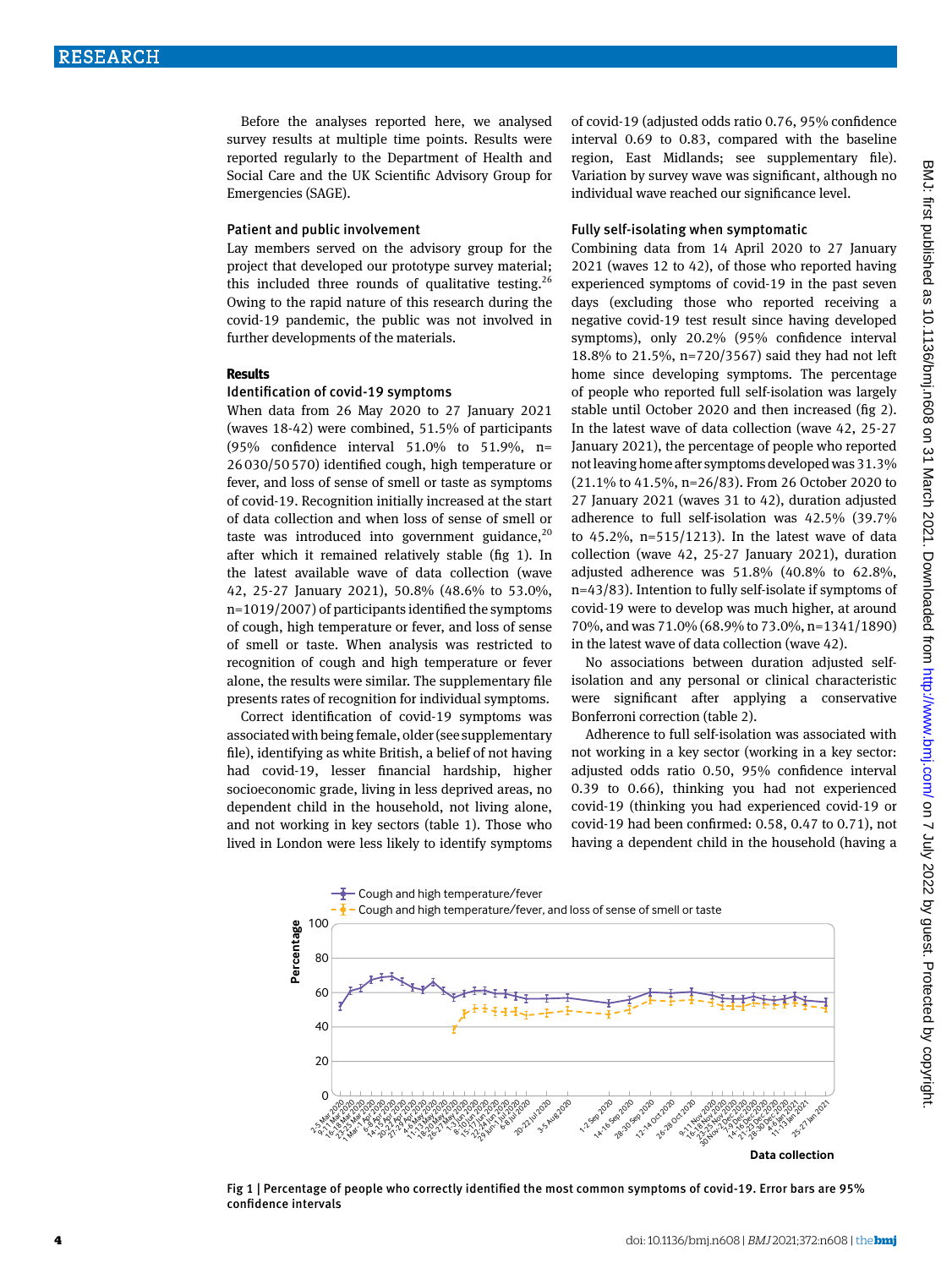## Table 1 | Associations between personal and clinical characteristics and correctly identifying high temperature or fever, cough, and loss of sense of smell or taste as main symptoms of covid-19

|                                                           | Identification of covid-19 symptoms     |                                     |                                                   |                             |                                                             |                             |
|-----------------------------------------------------------|-----------------------------------------|-------------------------------------|---------------------------------------------------|-----------------------------|-------------------------------------------------------------|-----------------------------|
| Characteristics                                           | Not correctly identified<br>$(n=23638)$ | Correctly identified<br>$(n=24889)$ | Odds ratio (95% CI) for<br>correct identification | P value                     | Adjusted odds ratio (95% CI)<br>for correct identification* | P value                     |
| Survey wave overall                                       |                                         | ÷.                                  | $X^2(24)=115.6$                                   | 0.001                       | $X^2(23)=79.1$                                              | 0.001                       |
| Region overall                                            | $\overline{\phantom{a}}$                | ÷,                                  | $X^2(11)=263.9$                                   | 0.001                       | $X^2(11)=65.1$                                              | 0.001                       |
| Male                                                      | 12 2 29 (55.1)                          | 9963 (44.9)                         | Reference                                         | $\sim$                      | Reference                                                   | $\sim$                      |
| Female                                                    | 11 3 3 (4 3 . 3)                        | 14861 (56.7)                        | 1.54 (1.48 to 1.60)                               | 0.001                       | 1.78 (1.71 to 1.86)                                         | 0.001                       |
| Raw age (per decade) (years)                              | Mean 45.4 (SD 17.7)                     | Mean 50.9 (SD 17.0)                 | $1.20(1.19 \text{ to } 1.21)$                     | 0.001                       | 1.17 (1.15 to 1.19)                                         | 0.001                       |
| Age: quadratic (age-mean) <sup>2</sup>                    |                                         |                                     |                                                   | $\mathcal{L}_{\mathcal{A}}$ | 0.9997 (0.9996 to 0.9997)                                   | 0.001                       |
| Dependent child in household:                             |                                         |                                     |                                                   |                             |                                                             |                             |
| <b>No</b>                                                 | 15 161 (46.0)                           | 17 800 (54.0)                       | Reference                                         | $\omega$                    | Reference                                                   | $\sim$                      |
| Yes                                                       | 8477 (54.5)                             | 7089 (45.5)                         | 0.72 (0.69 to 0.75)                               | 0.001                       | 0.87 (0.83 to 0.91)                                         | 0.001                       |
| Clinically vulnerable to covid-19:                        |                                         |                                     |                                                   |                             |                                                             |                             |
| No                                                        | 18613 (49.0)                            | 19 3 5 6 (51.0)                     | Reference                                         |                             | Reference                                                   |                             |
| Yes                                                       | 4373 (46.3)                             | 5072 (53.7)                         | 1.11(1.05 to 1.16)                                | (0.001)                     | 0.98 (0.93 to 1.03)                                         | 0.36                        |
| Household member has chronic<br>illness:                  |                                         |                                     |                                                   |                             |                                                             |                             |
| No                                                        | 19 19 3 (48.6)                          | 20 276 (51.4)                       | Reference                                         | $\overline{\phantom{a}}$    | Reference                                                   |                             |
| Yes                                                       | 3793 (47.7)                             | 4152 (52.3)                         | 1.03 (0.98 to 1.09)                               | 0.22                        | 1.00 (0.94 to 1.05)                                         | 0.90                        |
| Employed:                                                 |                                         |                                     |                                                   |                             |                                                             |                             |
| No                                                        | 10039 (46.2)                            | 11669 (53.8)                        | Reference                                         | $\sim$                      | Reference                                                   | $\mathbf{r}$                |
| Yes                                                       | 13 186 (50.4)                           | 12979 (49.6)                        | 0.81 (0.78 to 0.84)                               | 0.001                       | 1.08 (1.03 to 1.13)                                         | 0.002                       |
| Socioeconomic gradet:                                     |                                         |                                     |                                                   |                             |                                                             |                             |
| ABC1 (high)                                               | 15 699 (46.5)                           | 18087 (53.5)                        | Reference                                         |                             | Reference                                                   |                             |
| C <sub>2</sub> DE                                         | 7428 (54.1)                             | 6309 (45.9)                         | 0.73 (0.70 to 0.77)                               | 0.001                       | 0.82 (0.78 to 0.86)                                         | 0.001                       |
| Index of multiple deprivation fourth:                     |                                         |                                     |                                                   |                             |                                                             |                             |
| 1st (least deprived)                                      | 4544 (43.4)                             | 5919 (56.6)                         | 1.59 (1.50 to 1.68)                               | 0.001                       | 1.27 (1.19 to 1.35)                                         | 0.001                       |
| 2nd                                                       | 5319 (45.5)                             | 6361 (54.5)                         | 1.44 (1.37 to 1.52)                               | 0.001                       | 1.19 (1.13 to 1.26)                                         | (0.001)                     |
| 3rd                                                       | 6422 (49.8)                             | 6484 (50.2)                         | 1.22 (1.15 to 1.28)                               | (0.001)                     | 1.11(1.05 to 1.17)                                          | 0.001                       |
| 4th (most deprived)                                       | 7353 (54.6)                             | 6125 (45.4)                         | Reference                                         | $\mathcal{L}^{\pm}$         | Reference                                                   | $\mathcal{L}^{\pm}$         |
| Overall                                                   |                                         | $\overline{\phantom{a}}$            | $X^2(3)=318.7$                                    | 0.001                       | $X^2(3)=63.7$                                               | 0.001                       |
| Highest educational or professional qualification:        |                                         |                                     |                                                   |                             |                                                             |                             |
| GCSE, vocational, A level, or no<br>formal qualifications | 15 489 (48.5)                           | 16438 (51.5)                        | Reference                                         | $\sim$                      | Reference                                                   | L.                          |
| Degree or higher (bachelors,<br>masters, or PhD)          | 8149 (49.1)                             | 8451 (50.9)                         | 0.98 (0.94 to 1.02)                               | 0.25                        | 1.05 (1.01 to 1.10)                                         | 0.02                        |
| Ethnicity:                                                |                                         |                                     |                                                   |                             |                                                             |                             |
| White British                                             | 18780 (46.2)                            | 21857 (53.8)                        | Reference                                         | $\mathcal{L}_{\mathcal{A}}$ | Reference                                                   | $\sim$                      |
| White other                                               | 1961 (59.8)                             | 1316 (40.2)                         | $0.56$ $(0.52$ to $0.61)$                         | 0.001                       | 0.70 (0.64 to 0.76)                                         | 0.001                       |
| Mixed                                                     | 661 (63.1)                              | 387 (36.9)                          | $0.50(0.44 \text{ to } 0.58)$                     | (0.001)                     | $0.63$ $(0.54$ to $0.72)$                                   | (0.001)                     |
| Asian or Asian British                                    | 1340 (61.2)                             | 851 (38.8)                          | $0.55$ (0.50 to 0.60)                             | 0.001                       | 0.74 (0.67 to 0.82)                                         | 0.001                       |
| <b>Black or black British</b>                             | 620 (68.3)                              | 288 (31.7)                          | $0.40$ $(0.34$ to $0.46)$                         | 0.001                       | $0.54$ (0.46 to 0.64)                                       | 0.001                       |
| Arab or other                                             | 104 (55.9)                              | 82(44.1)                            | 0.67 (0.50 to 0.91)                               | 0.01                        | 0.78 (0.56 to 1.09)                                         | 0.15                        |
| Don't know or prefer not to say                           | 172 (61.4)                              | 108 (38.6)                          | 0.57 (0.44 to 0.73)                               | 0.001                       | 0.84 (0.60 to 1.18)                                         | 0.32                        |
| Overall                                                   | $\mathbb{Z}^+$                          | $\mathcal{L}^{\pm}$                 | $X^2(6)=550.4$                                    | 0.001                       | $X^2(6)=162.4$                                              | 0.001                       |
| Live alone:                                               |                                         |                                     |                                                   |                             |                                                             |                             |
| No                                                        | 19002 (48.9)                            | 19879 (51.1)                        | Reference                                         |                             | Reference                                                   |                             |
| Yes                                                       | 4636 (48.1)                             | 5010 (51.9)                         | $1.00(0.96 \text{ to } 1.05)$                     | 0.86                        | $0.85$ (0.81 to 0.90)                                       | 0.001                       |
| Work in key sector:                                       |                                         |                                     |                                                   |                             |                                                             |                             |
| No                                                        | 6283 (49.7)                             | 6364 (50.3)                         | Reference                                         |                             | Reference                                                   | $\mathcal{L}_{\mathcal{A}}$ |
| Yes                                                       | 8515 (52.5)                             | 7705 (47.5)                         | 0.89 (0.85 to 0.93)                               | 0.001                       | 0.90 (0.85 to 0.95)                                         | 0.001                       |
| Self-employed‡:                                           |                                         |                                     |                                                   |                             |                                                             |                             |
| No                                                        | 12 283 (50.4)                           | 12065 (49.6)                        | Reference                                         | $\sim$                      | Reference                                                   | ÷.                          |
| Yes                                                       | 903(49.7)                               | 914 (50.3)                          | 0.99 (0.89 to 1.09)                               | 0.78                        | 0.93 (0.83 to 1.03)                                         | 0.17                        |
| Marital status:                                           |                                         |                                     |                                                   |                             |                                                             |                             |
| Single, separated, divorced, or                           | 9804 (51.3)                             | 9323 (48.7)                         | Reference                                         |                             | Reference                                                   |                             |
| widowed                                                   |                                         |                                     |                                                   |                             |                                                             |                             |
| Married or partnered                                      | 13430 (46.5)                            | 15427 (53.5)                        | 1.23 (1.18 to 1.28)                               | 0.001                       | $1.07$ (1.02 to 1.13)                                       | 0.01                        |
| Ever had covid-19:                                        |                                         |                                     |                                                   |                             |                                                             |                             |
| Think not                                                 | 19 357 (46.6)                           | 22 168 (53.4)                       | Reference                                         |                             | Reference                                                   |                             |
| Think so, or confirmed                                    | 4281(61.1)                              | 2721 (38.9)                         | $0.58$ (0.55 to 0.61)                             | 0.001                       | 0.69 (0.65 to 0.73)                                         | 0.001                       |
| Hardship§                                                 | $n=22510;$<br>mean 8.4 (SD 3.0)         | $n=24089;$<br>mean 7.4 (SD 2.8)     | 0.893 (0.887 to 0.899)                            | (0.001)                     | 0.924 (0.917 to 0.931)                                      | 0.001                       |

For continuous variables, odds ratios represent a one unit increase in the explanatory variable, apart from age, when odds ratios represent a 10 year increase in age.

\*Adjusted for survey wave, region, sex, age (raw and quadratic term), dependent child in household, clinically vulnerable to covid-19, household member has chronic illness, employment status, socioeconomic grade, index of multiple deprivation, highest educational or professional qualification, ethnicity, and living alone.

†For most analyses, an exchangeable correlation structure was used—this failed to converge for the univariable analysis for region, so an unstructured correlation structure was used.<br>‡Not adjusted for employment status as

§From 3 (least hardship) to 15 (most hardship).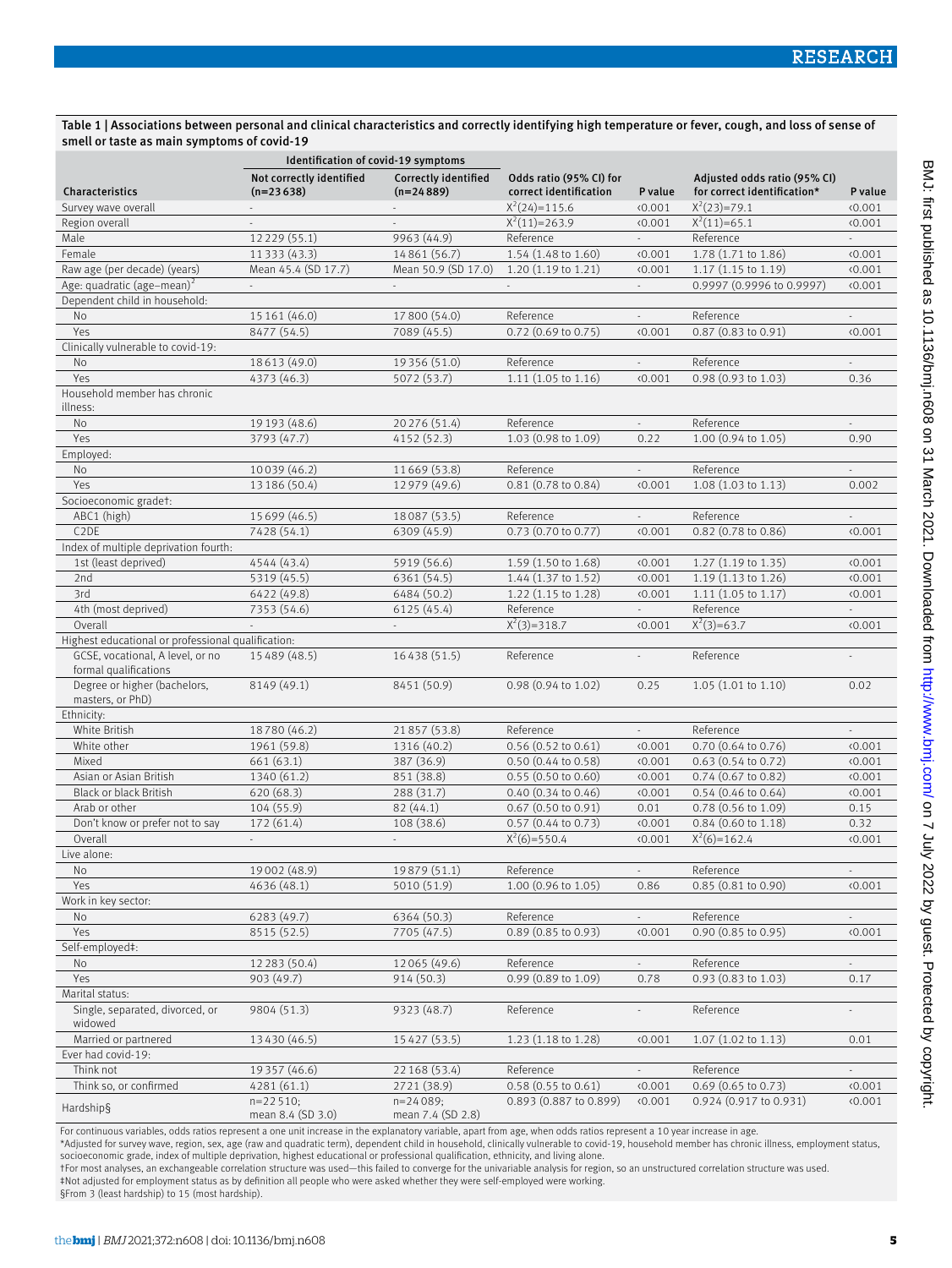

Fig 2 | Percentage of people who reported not leaving home since developing symptoms of covid-19 (in those who had experienced covid-19 symptoms in the past seven days, excluding those who had received a negative covid-19 test result since developing symptoms) and who reported no intention to leave home if they were to develop covid-19 symptoms (in people who had not had covid-19 symptoms in the past seven days). Prevalence estimates, using the Office for National Statistics (ONS) covid-19 survey are also included. Error bars are 95% confidence intervals

dependent child in the household: 0.61, 0.49 to 0.75), female sex (1.92, 1.58 to 2.33), older age (1.27, 1.18 to 1.36), poorer education (degree or higher: 0.63, 0.52 to 0.77), higher socioeconomic grade (0.66, 0.54 to 0.81), and lesser financial hardship (0.91, 0.87 to 0.94; see supplementary file).

When data from 26 October 2020 to 27 January 2021 (waves 31 to 42) were combined, the most frequently reported reasons for not fully self-isolating were to go to the shops for groceries or to a pharmacy  $(21.5\%)$ , to go to work  $(15.8\%)$ , to go to the shops for things other than groceries or pharmacy goods (15.6%), because symptoms did not persist or were temporary (15.2%), to go out for a medical need other than covid-19 (15.0%), to go for a walk or for some other exercise (14.8%), believing symptoms were only mild (14.5%), because symptoms got better (13.9%), thinking it was not necessary to stay at home (13.2%), being too bored (12.2%), to help or provide care for a vulnerable person (11.9%), to meet up with friends or family, or both (11.3%), and being too depressed or anxious (11.2%; see supplementary file).

### Requesting a test when symptomatic

When data from 26 May 2020 to 27 January 2021 (waves 18 to 42) were combined, of those who reported experiencing covid-19 symptoms in the past seven days, only 18.0% (95% confidence interval 16.6% to 19.3%, n=552/3068) reported requesting a test. In the latest wave of data collection (wave 42, 25-27 January 2021), the percentage of people requesting a test after symptoms developed was 22.2% (14.6% to 29.9%, n=26/117). Self-reported behaviour and intention to request a test when symptomatic increased over time. In the latest wave of data collection (wave 42, 25-27 January 2021), intention to request a test when symptomatic was 62.3% (60.1% to 64.5%, n=1178/1890) (fig 3).

Survey waves varied considerably. Participants in later waves were more likely to report requesting a test when symptomatic compared with those in wave 18 (see supplementary file). Requesting a test for covid-19 was associated with people thinking that their current symptoms could be due to covid-19 (adjusted odds ratio 1.73, 95% confidence interval 1.37 to 2.19) and being a woman (1.47, 1.20 to 1.81; see supplementary file).

Self-reported reasons for not requesting a test were included from 8 June 2020 (wave 20). When data from 8 June 2020 to 27 January 2021 (wave 42) were combined, the most common reasons for not requesting a test were thinking the symptoms were not due to covid-19 (20.9%), symptoms had improved (16.9%), symptoms were only mild (16.3%), having no contact with anyone who had covid-19 recently (13.0%), thinking that only self-isolation was needed (11.5%), not wanting to use a test that someone needed more (11.1%), not thinking you were eligible to get a test (11.0%), and being worried about how colleagues or employers would react if a test result was positive (10.0%; see supplementary file).

#### Sharing details of close contacts

When data from 1 June 2020 to 27 January 2021 (wave 19 to 42) were combined, of those who had not experienced covid-19 symptoms in the past seven days, 79.1% (78.8% to 79.5%, n=36145/45680) reported that they probably or definitely would share details of close contacts with the NHS contact tracing service if they tested positive for covid-19 and were prompted by the NHS contact tracing service (fig 4). Intention to share details of close contacts increased slightly over time. In the latest wave of data collection (wave 42, 25-27 January 2021), 81.9% (80.1% to 83.6%, n=1547/1890) intended to share details of close contacts.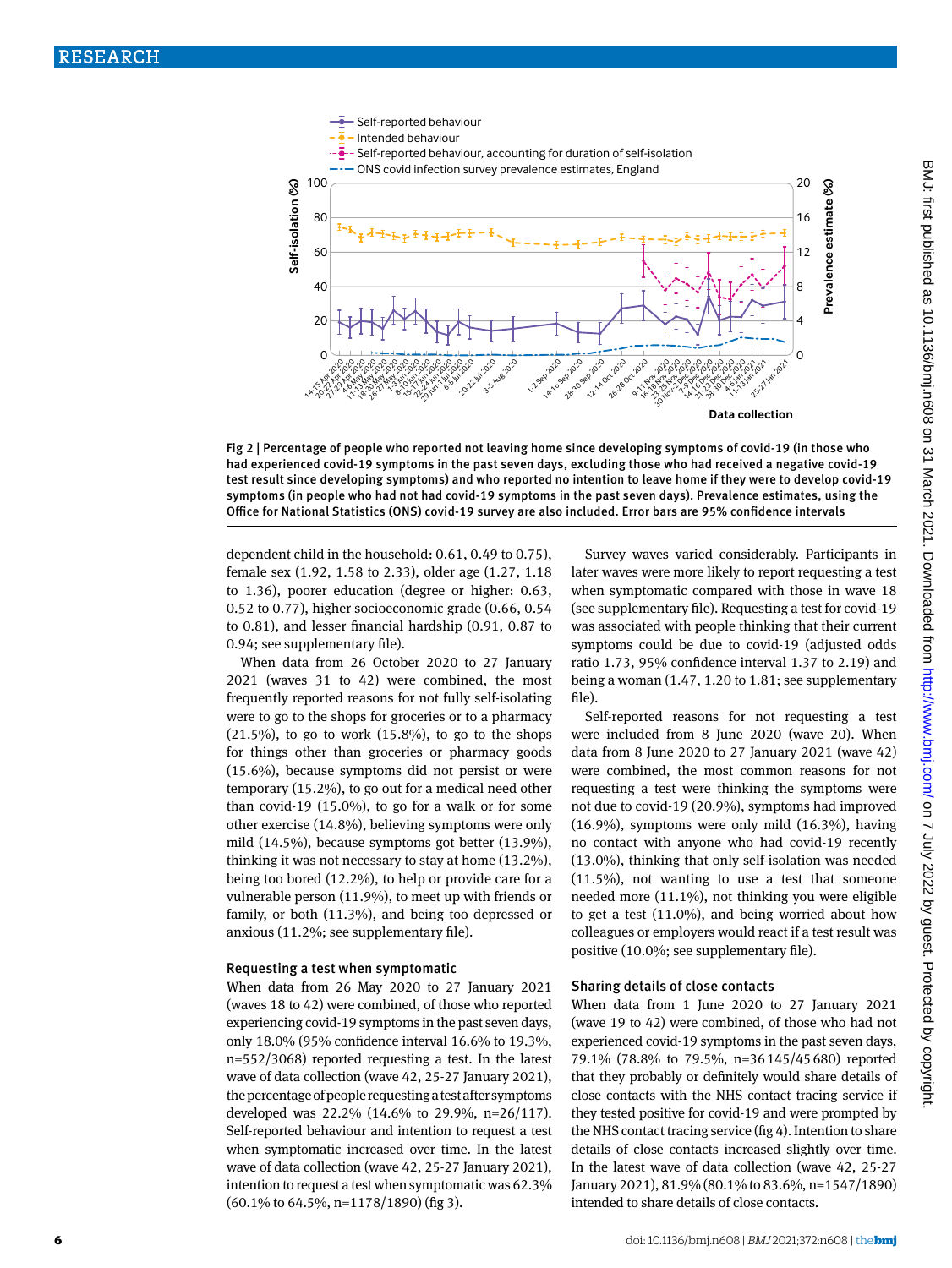# Table 2 | Associations between personal and clinical characteristics and full self-isolation adjusted for duration of isolation after developing symptoms of covid-19

|                                                           | Self-isolating status               |                                          |                                                 |                             |                                                           |                          |
|-----------------------------------------------------------|-------------------------------------|------------------------------------------|-------------------------------------------------|-----------------------------|-----------------------------------------------------------|--------------------------|
| Characteristics                                           | Not fully<br>self-isolating (n=648) | <b>Fully self-isolating</b><br>$(n=455)$ | Odds ratio (95% CI)<br>for fully self-isolating | P value                     | Adjusted odds ratio (95% CI)<br>for fully self-isolating* | P value                  |
| Survey wave overall                                       |                                     |                                          | $X^2(11)=19.2$                                  | 0.06                        | $X^2(10)=17.5$                                            | 0.06                     |
| Region overall                                            | $\sim$                              | $\sim$                                   | $X^2(8)=3.0$                                    | 0.94                        | $X^2(8)=2.7$                                              | 0.95                     |
| Male                                                      | 381 (63.1)                          | 223 (36.9)                               | Reference                                       | ÷.                          | Reference                                                 |                          |
| Female                                                    | 264 (53.9)                          | 226(46.1)                                | 1.46 (1.15 to 1.87)                             | 0.002                       | 1.52 (1.17 to 1.99)                                       | 0.002                    |
| Raw age (per decade) (years)                              | Mean 36.7 (SD 14.4)                 | Mean 39.6 (SD 16.1)                      | 1.13 (1.04 to 1.22)                             | 0.003                       | 1.13 (1.01 to 1.26)                                       | 0.03                     |
| Age: quadratic (age-mean) <sup>2</sup>                    | $\overline{\phantom{a}}$            | $\sim$                                   | $\overline{\phantom{a}}$                        | $\sim$                      | 0.9999 (0.9994 to 1.0004)                                 | 0.78                     |
| Dependent child in household:                             |                                     |                                          |                                                 |                             |                                                           |                          |
| No                                                        | 257 (53.0)                          | 228 (47.0)                               | Reference                                       | $\overline{\phantom{a}}$    | Reference                                                 | $\overline{\phantom{a}}$ |
| Yes                                                       | 391 (63.3)                          | 227 (36.7)                               | 0.66 (0.52 to 0.84)                             | 0.001                       | 0.83 (0.62 to 1.12)                                       | 0.22                     |
| Clinically vulnerable to covid-19:                        |                                     |                                          |                                                 |                             |                                                           |                          |
| No                                                        | 464 (58.8)                          | 325 (41.2)                               | Reference                                       | $\omega$                    | Reference                                                 | ÷.                       |
| Yes                                                       | 167 (58.4)                          | 119 (41.6)                               | 1.01 (0.77 to 1.33)                             | 0.94                        | $0.93$ (0.69 to 1.25)                                     | 0.62                     |
| Household member has chronic illness:                     |                                     |                                          |                                                 |                             |                                                           |                          |
| No                                                        | 513 (58.3)                          | 367 (41.7)                               | Reference                                       | $\sim$                      | Reference                                                 | $\sim$                   |
| Yes                                                       | 118 (60.5)                          | 77 (39.5)                                | $0.90$ (0.66 to 1.24)                           | 0.52                        | 0.84 (0.58 to 1.20)                                       | 0.33                     |
| Employed:                                                 |                                     |                                          |                                                 |                             |                                                           |                          |
| <b>No</b>                                                 | 198 (55.0)                          | 162 (45.0)                               | Reference                                       |                             | Reference                                                 |                          |
| Yes                                                       | 444 (61.3)                          | 280 (38.7)                               | $0.79$ (0.61 to 1.02)                           | 0.07                        | $0.88$ (0.64 to 1.20)                                     | 0.41                     |
| Socioeconomic grade:                                      |                                     |                                          |                                                 |                             |                                                           |                          |
| ABC1 (high)                                               | 342 (57.3)                          | 255 (42.7)                               | Reference                                       | $\omega$                    | Reference                                                 | $\sim$                   |
| C <sub>2</sub> DE                                         | 296 (60.9)                          | 190(39.1)                                | 0.86 (0.67 to 1.10)                             | 0.22                        | 0.95 (0.72 to 1.24)                                       | 0.69                     |
| Index of multiple deprivation fourth:                     |                                     |                                          |                                                 |                             |                                                           |                          |
| 1st (least deprived)                                      | 88 (59.1)                           | 61(40.9)                                 | 1.07 (0.73 to 1.57)                             | 0.72                        | 0.92 (0.59 to 1.45)                                       | 0.73                     |
| 2nd                                                       | 111(52.1)                           | 102 (47.9)                               | 1.45 (1.04 to 2.03)                             | 0.03                        | 1.42 (0.97 to 2.08)                                       | 0.07                     |
| 3rd                                                       | 189 (60.4)                          | 124 (39.6)                               | 1.03 (0.76 to 1.38)                             | 0.86                        | 0.95 (0.68 to 1.34)                                       | 0.78                     |
| 4th (most deprived)                                       | 260(60.7)                           | 168 (39.3)                               | Reference                                       | $\overline{a}$              | Reference                                                 | ÷.                       |
| Overall                                                   | $\overline{\phantom{a}}$            | $\sim$                                   | $X^2(3)=5.3$                                    | 0.15                        | $X^2(3)=5.5$                                              | 0.14                     |
| Highest educational or                                    |                                     |                                          |                                                 |                             |                                                           |                          |
| professional qualification:                               |                                     |                                          |                                                 |                             |                                                           |                          |
| GCSE, vocational, A level, or no<br>formal qualifications | 358 (57.4)                          | 266(42.6)                                | Reference                                       |                             | Reference                                                 |                          |
| Degree or higher<br>(bachelors, masters, or PhD)          | 290(60.5)                           | 189 (39.5)                               | $0.88$ (0.69 to 1.12)                           | 0.28                        | $0.97$ (0.74 to 1.28)                                     | 0.83                     |
| Ethnicity:                                                |                                     |                                          |                                                 |                             |                                                           |                          |
| White British                                             | 454 (59.1)                          | 314 (40.9)                               | Reference                                       | $\sim$                      | Reference                                                 | $\bar{ }$                |
| White other                                               | 90(65.2)                            | 48 (34.8)                                | 0.78 (0.53 to 1.12)                             | 0.18                        | 0.89 (0.59 to 1.36)                                       | 0.60                     |
| Black and minority ethnicity                              | 102(53.7)                           | 88 (46.3)                                | 1.24 (0.90 to 1.71)                             | 0.19                        | 1.54 (1.07 to 2.2)                                        | 0.02                     |
| Overall                                                   | $\overline{\phantom{a}}$            | $\overline{\phantom{a}}$                 | $X^2(2)=4.3$                                    | 0.12                        | $X^2(2)=6.6$                                              | 0.04                     |
| Live alone:                                               |                                     |                                          |                                                 |                             |                                                           |                          |
| <b>No</b>                                                 | 550 (59.2)                          | 379 (40.8)                               | Reference                                       | $\mathcal{L}_{\mathcal{A}}$ | Reference                                                 | $\mathbb{Z}^2$           |
| Yes                                                       | 98 (56.3)                           | 76 (43.7)                                | 1.12 (0.81 to 1.56)                             | 0.49                        | 0.96 (0.66 to 1.41)                                       | 0.84                     |
| Work in key sector:                                       |                                     |                                          |                                                 |                             |                                                           |                          |
| No                                                        | 119 (54.3)                          | 100(45.7)                                | Reference                                       | $\overline{\phantom{a}}$    | Reference                                                 | $\sim$                   |
| Yes                                                       |                                     |                                          | $0.68$ (0.50 to 0.94)                           | 0.02                        | $0.87$ (0.61 to 1.25)                                     | 0.46                     |
| Self-employedt:                                           | 383 (63.3)                          | 222 (36.7)                               |                                                 |                             |                                                           |                          |
| No.                                                       | 408 (61.4)                          | 257 (38.6)                               | Reference                                       |                             | Reference                                                 |                          |
| Yes                                                       | 36 (61.0)                           | 23(39.0)                                 | 1.03 (0.60 to 1.78)                             | 0.91                        | 1.08 (0.56 to 2.11)                                       | 0.81                     |
| Marital status:                                           |                                     |                                          |                                                 |                             |                                                           |                          |
| Single, separated, divorced,<br>or widowed                | 263(56.8)                           | 200(43.2)                                | Reference                                       | $\overline{\phantom{a}}$    | Reference                                                 | ÷,                       |
|                                                           |                                     |                                          |                                                 |                             |                                                           |                          |
| Married or partnered<br>Ever had covid-19:                | 363(59.9)                           | 243(40.1)                                | $0.89$ (0.69 to 1.13)                           | 0.34                        | $0.94$ (0.69 to 1.27)                                     | 0.69                     |
|                                                           |                                     |                                          |                                                 |                             |                                                           |                          |
| Think not<br>Think so, or confirmed                       | 368(57.5)<br>280 (60.5)             | 272 (42.5)<br>183 (39.5)                 | Reference<br>0.89 (0.70 to 1.14)                | 0.37                        | Reference<br>1.03 (0.78 to 1.34)                          | 0.85                     |
| Attribute current symptoms                                |                                     |                                          |                                                 |                             |                                                           |                          |
| to covid-19:<br>No                                        | 493 (60.6)                          | 321 (39.4)                               | Reference                                       |                             | Reference                                                 |                          |
| Yes                                                       | 155 (53.6)                          | 134 (46.4)                               | 1.33 (1.02 to 1.75)                             | 0.04                        | 1.49 (1.12 to 2.00)                                       | 0.007                    |
|                                                           | $n=622$ ; mean                      | $n=428$ ; mean                           | 0.97 (0.93 to 1.01)                             | 0.18                        | $0.99$ (0.94 to 1.04)                                     | 0.68                     |
| Hardship‡                                                 | $10.3$ (SD 2.6)                     | $10.0$ (SD 2.9)                          |                                                 |                             |                                                           |                          |

For continuous variables, odds ratios represent a one unit increase in the explanatory variable, apart from age, when odds ratios represent a 10 year increase in age.

\*Adjusted for survey wave, region, sex, age (raw and quadratic term), dependent child in household, clinically vulnerable to covid-19, household member has chronic illness, employment status,<br>socioeconomic grade, index of

†Not adjusted for employment status as by definition all people who were asked whether they were self-employed were working.

‡From 3 (least hardship) to 15 (most hardship).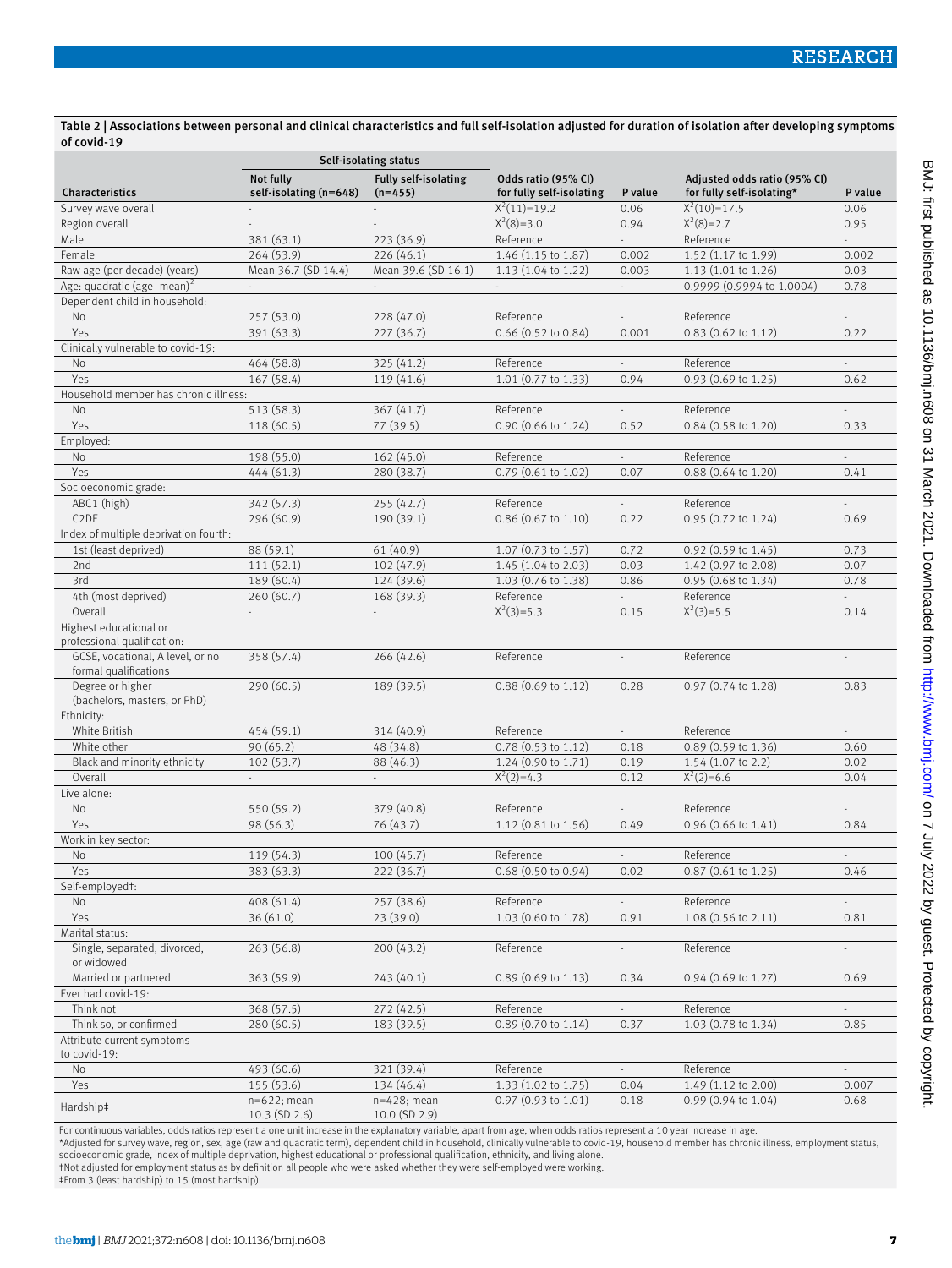

Fig 3 | Percentage of people who reported requesting a test after developing covid-19 symptoms (in those who had experienced covid-19 symptoms in the past seven days), and who reported intending to request a test if they were to develop covid-19 symptoms (in people who had not had covid-19 symptoms in the past seven days). Pillar 2 testing capacity is also included.<sup>27</sup> Error bars are 95% confidence intervals

Intending to share details of close contacts was associated with being female, older, living in less deprived areas, higher education, higher socioeconomic grade, being clinically vulnerable to covid-19, being married or partnered, working, thinking that you had previously had covid-19, not living alone, and lesser financial hardship (table 3). Not intending to share details of close contacts was associated with preferring not to disclose ethnicity. Survey waves varied considerably, with participants showing greater intention to share details of close contacts in later waves (see supplementary file).

When data from 1 June 2020 to 27 January 2021 (wave 19 to 42) were combined, the most commonly reported reasons for not intending to share details of close contacts were not knowing if data would be secure and confidential (14.6%), thinking that the contact tracing system was not accurate and reliable (13.9%), and not knowing what would happen to the data (13.0%; see supplementary file).

## **Discussion**

As in other countries, the test, trace, and isolate system should be a cornerstone of the UK's public health strategy for coping with the covid-19 pandemic.<sup>1</sup> Its success relies on adherence to multiple behaviours.<sup>8</sup> Our data suggest that self-reported rates of full adherence to isolating and testing are low, as are rates of recognition of the main symptoms of covid-19. Rates of intended isolation and testing are higher. The percentage of people who intend to report details of close contacts is also high. However, given that the gap between intended and actual behaviour is a general phenomenon,<sup>28</sup> the percentage of people who do share details of all close contacts after receiving a positive test result is likely to be lower. With such low rates for symptom recognition, testing, and full self-isolation,



Fig 4 | Percentage of people who reported that they probably or definitely would share details of close contacts if contacted by the NHS contact tracing service (in people who had not had covid-19 symptoms in the past seven days). Error bars are 95% confidence intervals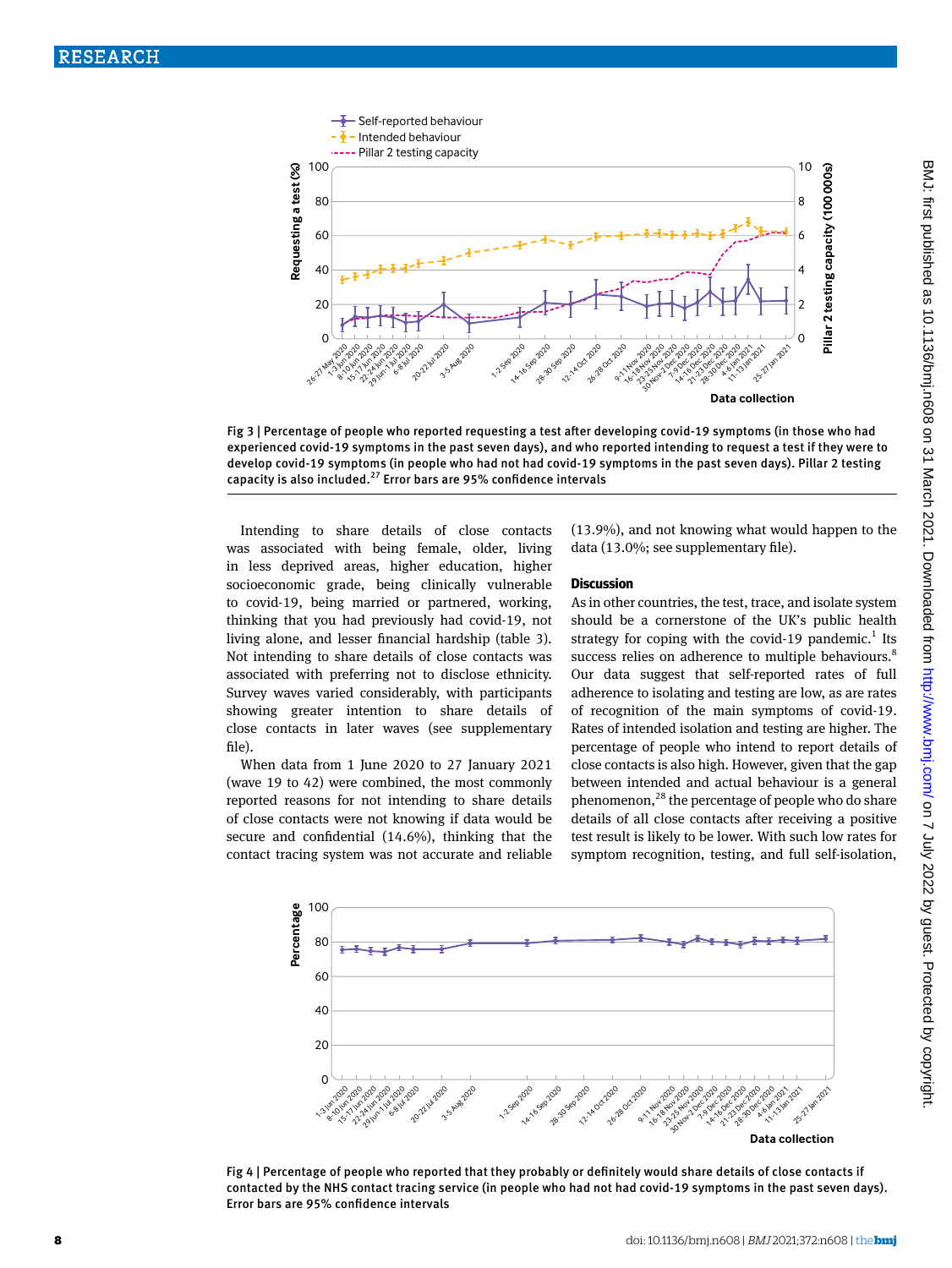Table 3 | Associations between personal and clinical characteristics and intending to share details of close contacts with the NHS contact tracing service

|                                                           | Intention to share details of close contacts |                                             |                               |                             |                               |                             |  |
|-----------------------------------------------------------|----------------------------------------------|---------------------------------------------|-------------------------------|-----------------------------|-------------------------------|-----------------------------|--|
|                                                           | Probably or                                  | definitely would not Probably or definitely | Odds ratio (95% CI)           |                             | Adjusted odds ratio (95%      |                             |  |
| Characteristics                                           | or not sure (n=9195) would (n=34 552)        |                                             | for sharing details           | P value                     | CI) for sharing details*      | P value                     |  |
| Survey wave overall                                       | $\sim$                                       | $\sim$                                      | $X^2(23)=105.0$               | 0.001                       | $X^2(22)=84.3$                | 0.001                       |  |
| Region overall                                            | $\overline{\phantom{a}}$                     | $\overline{\phantom{a}}$                    | $X^2(11)=83.2$                | (0.001)                     | $X^2(11)=27.3$                | 0.004                       |  |
| Male                                                      | 4628 (23.4)                                  | 15 146 (76.6)                               | Reference                     | $\omega$ .                  | Reference                     | $\omega_{\rm{eff}}$         |  |
| Female                                                    | 4522 (19.0)                                  | 19327 (81.0)                                | 1.27 (1.21 to 1.34)           | 0.001                       | 1.38 (1.31 to 1.46)           | 0.001                       |  |
| Raw age (per decade) (years)                              | Mean 44.5 (SD 16.1)                          | Mean 50.3 (SD 17.5)                         | 1.21 (1.19 to 1.22)           | (0.001)                     | 1.23 (1.21 to 1.26)           | 0.001                       |  |
| Age: quadratic (age-mean) <sup>2</sup>                    | $\sim$                                       | $\sim$                                      | $\mathcal{L}_{\mathrm{max}}$  | $\sim$                      | 1.0006 (1.0005 to 1.0007)     | 0.001                       |  |
| Dependent child in household:                             |                                              |                                             |                               |                             |                               |                             |  |
| No                                                        | 6076 (19.9)                                  | 24432 (80.1)                                | Reference                     | $\mathcal{L}^{\pm}$         | Reference                     | $\omega$                    |  |
| Yes                                                       | 3119 (23.6)                                  | 10 120 (76.4)                               | $0.80$ (0.76 to 0.85)         | (0.001)                     | 1.03 (0.96 to 1.09)           | 0.40                        |  |
| Clinically vulnerable to covid-19:                        |                                              |                                             |                               |                             |                               |                             |  |
| <b>No</b>                                                 | 7429 (21.6)                                  | 27 004 (78.4)                               | Reference                     | $\mathcal{L}^{\mathcal{L}}$ | Reference                     | $\mathcal{L}^{\pm}$         |  |
| Yes                                                       | 1358 (16.4)                                  | 6942 (83.6)                                 | 1.40 (1.31 to 1.50)           | 0.001                       | 1.25 (1.17 to 1.35)           | 0.001                       |  |
| Household member has chronic illness:                     |                                              |                                             |                               |                             |                               |                             |  |
| No                                                        | 7461 (20.9)                                  | 28 238 (79.1)                               | Reference                     | $\overline{\phantom{a}}$    | Reference                     | $\sim$                      |  |
| Yes                                                       | 1326 (18.9)                                  | 5708 (81.1)                                 | 1.10(1.03 to 1.18)            | 0.004                       | 1.02 (0.95 to 1.10)           | 0.51                        |  |
| Employed:                                                 |                                              |                                             |                               |                             |                               |                             |  |
| No                                                        | 3757 (18.9)                                  | 16 142 (81.1)                               | Reference                     | $\overline{\phantom{a}}$    | Reference                     | $\mathcal{L}^{\pm}$         |  |
| Yes                                                       | 5192 (22.3)                                  | 18061 (77.7)                                | 0.85 (0.81 to 0.89)           | 0.001                       | 1.20 (1.13 to 1.27)           | 0.001                       |  |
| Socioeconomic grade:                                      |                                              |                                             |                               |                             |                               |                             |  |
| ABC1                                                      | 6090 (19.7)                                  | 24 8 30 (80.3)                              | Reference                     | $\mathcal{L}^{\pm}$         | Reference                     | $\mathbb{Z}^{\mathbb{Z}}$   |  |
| C <sub>2</sub> DE                                         | 2890 (24.3)                                  | 9010 (75.7)                                 | $0.78$ $(0.74$ to $0.83)$     | (0.001)                     | $0.89(0.84 \text{ to } 0.94)$ | 0.001                       |  |
| Index of multiple deprivation fourth:                     |                                              |                                             |                               |                             |                               |                             |  |
| 1st (least deprived)                                      | 1587 (16.5)                                  | 8053 (83.5)                                 | 1.75 (1.62 to 1.89)           | 0.001                       | 1.41 (1.30 to 1.53)           | 0.001                       |  |
| 2nd                                                       | 2055 (19.2)                                  | 8623 (80.8)                                 | 1.40 (1.31 to 1.51)           | 0.001                       | 1.16 (1.07 to 1.25)           | 0.001                       |  |
| 3rd                                                       | 2618 (22.6)                                  | 8984 (77.4)                                 | $1.16$ (1.08 to 1.23)         | 0.001                       | 1.04 (0.97 to 1.12)           | 0.28                        |  |
| 4th (most deprived)                                       | 2935 (24.8)                                  | 8892 (75.2)                                 | Reference                     |                             | Reference                     |                             |  |
| Overall                                                   |                                              | $\mathcal{L}^{\pm}$                         | $X^2(3)=219.4$                | 0.001                       | $X^2(3)=73.6$                 | 0.001                       |  |
| Highest educational or professional qualification:        |                                              |                                             |                               |                             |                               |                             |  |
| GCSE, vocational, A level, or no<br>formal qualifications | 6350 (21.8)                                  | 22804 (78.2)                                | Reference                     |                             | Reference                     |                             |  |
| Degree or higher (bachelors,<br>masters, or PhD)          | 2845 (19.5)                                  | 11748 (80.5)                                | $1.18(1.11 \text{ to } 1.24)$ | 0.001                       | $1.23(1.15 \text{ to } 1.31)$ | 0.001                       |  |
| Ethnicity:                                                |                                              |                                             |                               |                             |                               |                             |  |
| White British                                             | 7406 (20.0)                                  | 29686 (80.0)                                | Reference                     | $\mathbb{Z}^{\mathbb{Z}}$   | Reference                     | $\mathcal{L}^{\mathcal{L}}$ |  |
| White other                                               | 665 (24.4)                                   | 2066 (75.6)                                 | 0.79 (0.72 to 0.88)           | 0.001                       | 0.96 (0.86 to 1.08)           | 0.52                        |  |
| Mixed                                                     | 228 (26.6)                                   | 629 (73.4)                                  | $0.66$ (0.57 to 0.78)         | 0.001                       | 0.81 (0.68 to 0.97)           | 0.02                        |  |
| Asian or Asian British                                    | 486 (26.0)                                   | 1383 (74.0)                                 | 0.78 (0.69 to 0.88)           | 0.001                       | 1.02 (0.90 to 1.17)           | 0.72                        |  |
| <b>Black or black British</b>                             | 234 (30.0)                                   | 547 (70.0)                                  | $0.55(0.46 \text{ to } 0.65)$ | 0.001                       | $0.75(0.62 \text{ to } 0.9)$  | 0.002                       |  |
| Arab or other                                             | 47(28.8)                                     | 116(71.2)                                   | $0.62$ (0.42 to 0.90)         | 0.01                        | 0.71 (0.47 to 1.08)           | 0.11                        |  |
| Don't know or prefer not to say                           | 129 (50.8)                                   | 125 (49.2)                                  | $0.34$ (0.26 to 0.45)         | 0.001                       | 0.32 (0.22 to 0.46)           | 0.001                       |  |
| Overall                                                   | $\overline{\phantom{a}}$                     | $\overline{\phantom{a}}$                    | $X^2(6)=156.1$                | 0.001                       | $X^2(6)=54.0$                 | 0.001                       |  |
| Live alone:                                               |                                              |                                             |                               |                             |                               |                             |  |
| No.                                                       | 7255 (20.8)                                  | 27647 (79.2)                                | Reference                     |                             | Reference                     |                             |  |
| Yes                                                       | 1940 (21.9)                                  | 6905 (78.1)                                 | $0.93(0.88 \text{ to } 0.99)$ | 0.03                        | $0.82$ (0.76 to 0.88)         | 0.001                       |  |
| Work in key sector:                                       |                                              |                                             |                               |                             |                               |                             |  |
| No                                                        | 2781 (24.0)                                  | 8812 (76.0)                                 | Reference                     |                             | Reference                     |                             |  |
| Yes                                                       | 2996 (21.5)                                  | 10946 (78.5)                                | 1.13 (1.06 to 1.20)           | (0.001)                     | $1.12$ (1.04 to 1.19)         | 0.001                       |  |
| Self-employedt                                            |                                              |                                             |                               |                             |                               |                             |  |
| No                                                        | 4811 (22.2)                                  | 16842 (77.8)                                | Reference                     |                             | Reference                     |                             |  |
| Yes                                                       | 381 (23.8)                                   | 1219 (76.2)                                 | $0.94(0.83 \text{ to } 1.06)$ | 0.33                        | $0.83$ $(0.73$ to $0.95)$     | 0.008                       |  |
| Marital status:                                           |                                              |                                             |                               |                             |                               |                             |  |
| Single, separated, divorced, or<br>widowed                | 4082 (23.8)                                  | 13061 (76.2)                                | Reference                     | ÷.                          | Reference                     | ä,                          |  |
| Married or partnered                                      | 4958 (18.9)                                  | 21 234 (81.1)                               | 1.33 (1.26 to 1.40)           | 0.001                       | $1.21(1.13 \text{ to } 1.29)$ | 0.001                       |  |
| Ever had covid-19:                                        |                                              |                                             |                               |                             |                               |                             |  |
| Think not                                                 | 8009 (20.9)                                  | 30 250 (79.1)                               | Reference                     |                             | Reference                     |                             |  |
| Think so, or confirmed                                    | 1186 (21.6)                                  | 4302 (78.4)                                 | 0.98 (0.91 to 1.05)           | 0.60                        | 1.15 (1.06 to 1.24)           | 0.001                       |  |
| Hardship‡                                                 | n=8712; mean 8.2<br>(SD 2.7)                 | n=33320; mean 7.6<br>(SD 2.9)               | 0.935 (0.927 to 0.943)        | 0.001                       | 0.97 (0.96 to 0.98)           | 0.001                       |  |

For continuous variables, odds ratios represent a one unit increase in the explanatory variable, apart from for age, when odds ratios represent a 10 year increase in age.<br>\*Adjusted for survey wave, region, sex, age (raw an

status, socioeconomic grade, index of multiple deprivation, highest educational or professional qualification, ethnicity, and living alone.<br>†Not adjusted for employment status as by definition all people who were asked whe

‡From 3 (least hardship) to 15 (most hardship).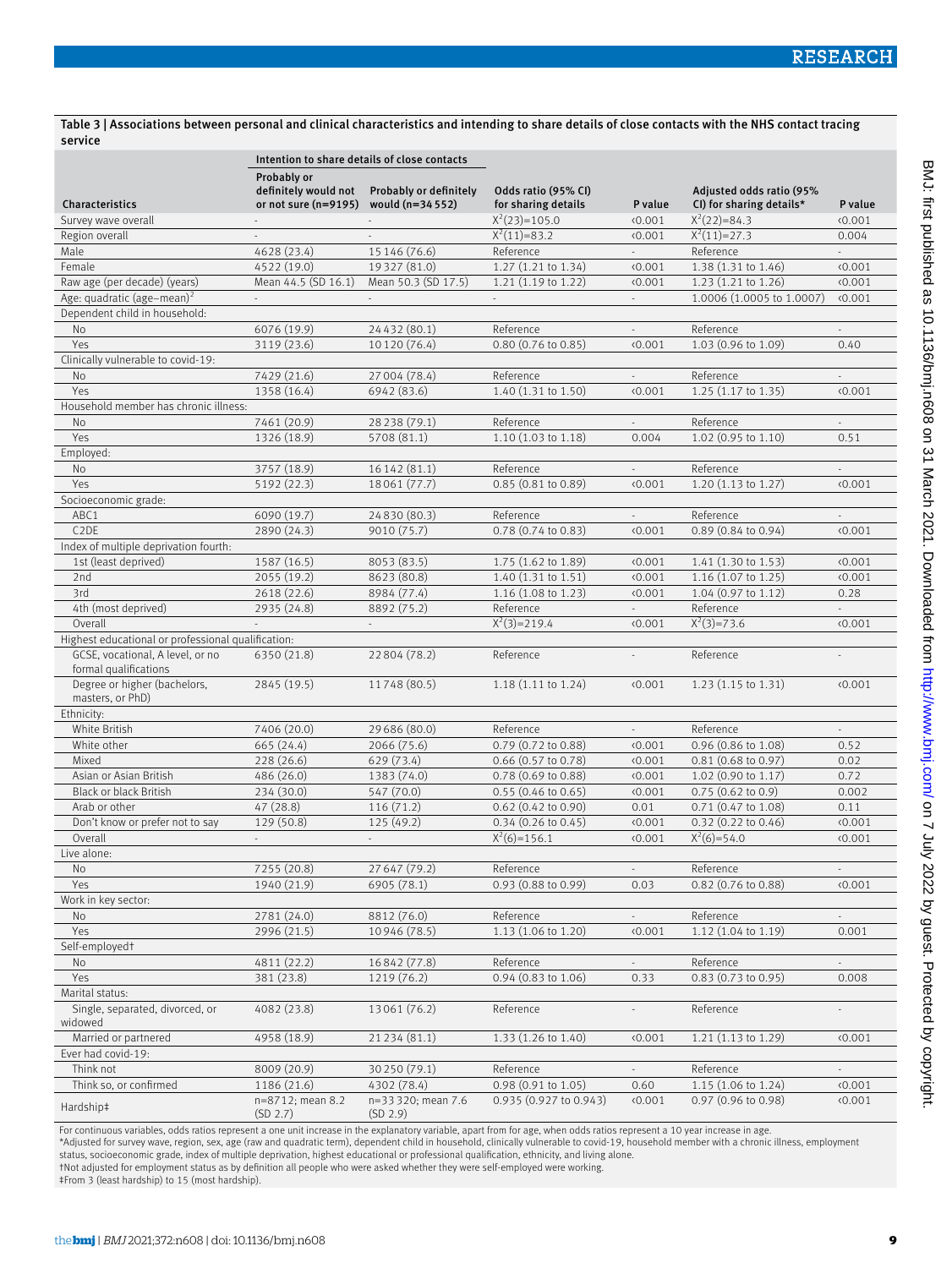the effectiveness of the current form of the UK's test, trace, and isolate system is limited.

#### Comparison with other studies

These low rates of symptom recognition are comparable to those found in other UK research. $9^{14\,29}$  Recognising that symptoms might be indicative of covid-19 is a first step in the chain that leads to isolation when required. Greater work to understand why symptom recognition remains low and how to boost it further is important. Further emphasis on specific symptoms might be necessary. In the UK, mass testing of people without symptoms has been introduced in areas with high case prevalence. This removes the need for recognition of symptoms of covid-19, although concerns remain about the effectiveness of mass testing.<sup>30</sup>

Our data suggest that the percentage of people with covid-19 symptoms who request a test has increased over time. Although media attention on testing capacity in the UK was considerable, our data show that increases in capacity were not reflected in the percentage of people with symptoms who requested a test. Despite increasing rates of tests being requested, other research corroborates our finding of a shortfall between national estimates of covid-19 and uptake of antigen tests. Our estimates of the percentage of people requesting a test (eg, 24.5% in late October 2020) is lower than the estimate that can be derived by dividing the number of daily cases identified in the community by NHS Test and Trace $31$  by the estimated daily incidence recorded by the ONS (32-52% for late October).<sup>32</sup> Estimates of prevalence of covid-19 in England from the REACT 1 study (a large scale national study investigating the prevalence of covid-19 $33$ suggest a greater shortfall. This might be accounted for by different sample biases, the probable inclusion of people in our sample with an obvious, non-covid-19 explanation for their symptoms, and the probable inclusion of people without symptoms in the NHS Test and Trace data.

When we accounted for duration of isolation, the rates of people adhering to self-isolation were about 20 percentage points higher than those when we did not account for duration of isolation. Few associations reached significance after a Bonferroni correction was applied owing to the inclusion of fewer survey waves and the resulting smaller sample sizes, although some variables showed similar effects to the first analysis. When accounting for duration of isolation, our estimates of adherence to self-isolation were higher than previous data found by our team from May 2020, which suggested that only 25% of people with covid-19 symptoms in their household had not left home in the previous 24 hours.<sup>10</sup> Our rates of self-reported adherence are similar to those referred to in a brief note about a study conducted by the Department of Health and Social Care, which found that 59% of people who were asked to isolate by NHS Test and Trace reported not leaving their home. $34$ 

In the latest available wave of data collection (25- 27 January 2021), 82% of people intended to share details of close contacts if asked to by NHS Test and Trace. According to NHS Test and Trace, 25% of people who test positive for covid-19 do not provide details of any close contacts, suggesting a slight degree of underreporting. $35$ 

The UK's implementation of test, trace, and isolate differs from that of other countries.<sup>36 37</sup> Although our study focused on behaviour in the UK, the associations found might be generalisable to other countries. For example, the percentages of people with symptoms who self-isolated in our study were comparable to those reported by a similar study in the Netherlands.<sup>38</sup> However, higher rates of testing in the Netherlands means that more people with covid-19 are likely to be identified and therefore the contact tracing system might work more effectively than in the UK. Other factors that might improve the effectiveness of a test, trace, and isolate system include reducing delays between requesting a test and receiving the results.<sup>39</sup>

#### Implications of the findings

It has been proposed that better financial and practical support might improve rates of adherence to test, trace and isolate behaviours.<sup>40</sup> The importance of support is reflected in the associations we observed in the data, with financial hardship, index of multiple deprivation, lower socioeconomic status, and having a dependent child in the household showing a pattern of associations with lower adherence to full self-isolation, not requesting a test, and poorer symptom recognition. Evidence from other countries also suggests an association between greater financial hardship and poorer self-isolation. $41$  The disproportionate impact of the pandemic on people from lower socioeconomic backgrounds and with carer responsibilities has been well documented.<sup>42 43</sup> Behaviour reflects opportunities and capabilities as well as motivation: people need help to achieve their intentions. While intentions to engage in test, trace, and isolate behaviours are high, a greater focus on financial and practical support is likely to enable more people to translate their intentions into behaviour. $11$ 

Males and younger people were less likely to engage with testing, self-isolate, and intend to provide details of close contacts. This might reflect poorer health literacy in males, and, among younger people, a greater desire to be active and have contact with peer groups.44 People who believed they had already experienced covid-19 were less likely to fully selfisolate when symptomatic. Reduced adherence to social distancing measures has also been reported in this group.<sup>14</sup> Other research has found an association between higher education and poorer adherence to UK government guidance. $45$  Working in a key sector was also associated with not fully self-isolating. This might be because key workers have a greater financial need to work, feel a greater social pressure to attend work, or are less likely to be able to work from home.<sup>46</sup> Key workers and people from minority ethnic backgrounds were less likely to identify common symptoms of covid-19. Engagement and tailored communications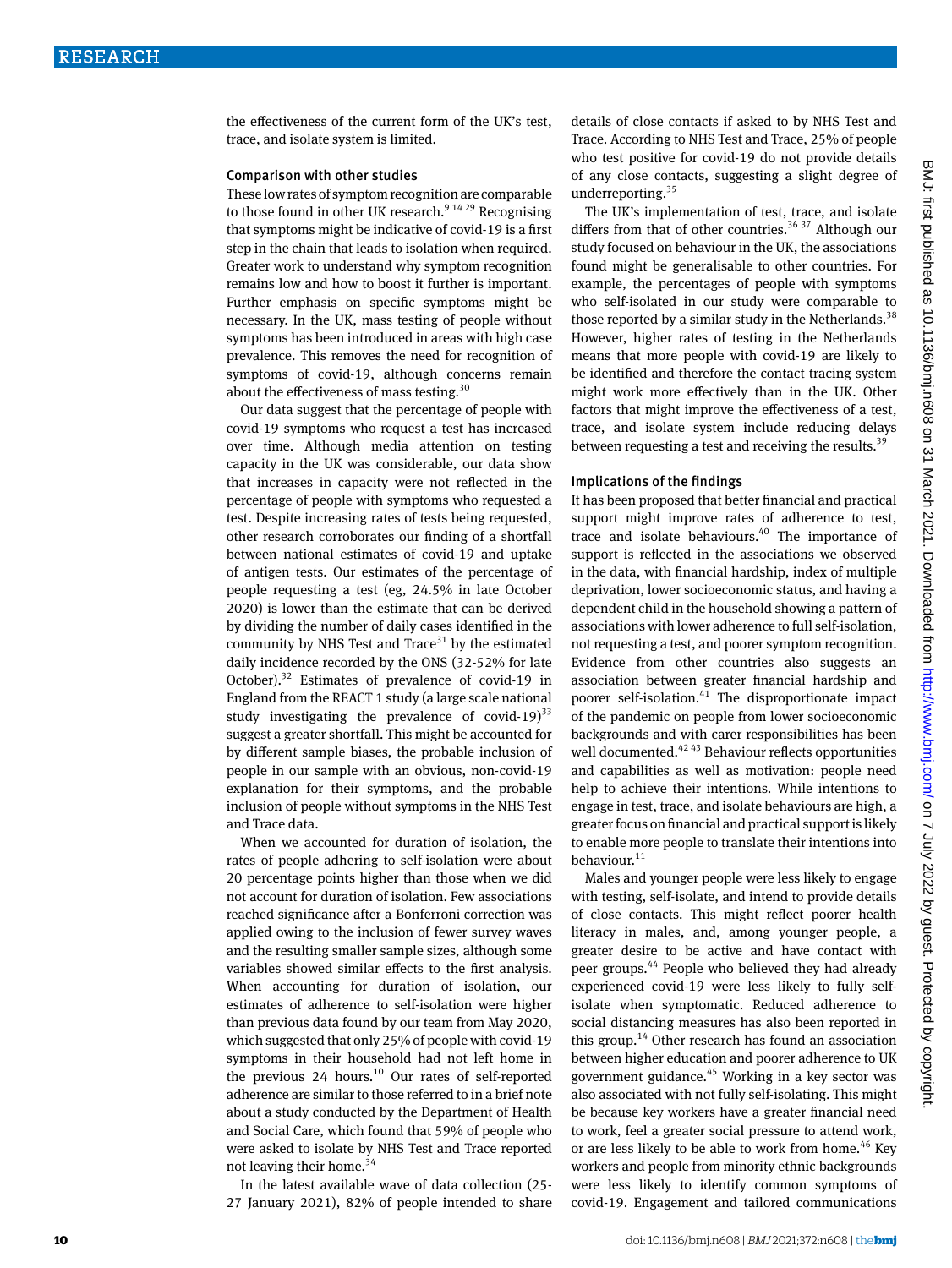with these groups is likely to improve knowledge of symptoms.

#### Strengths and limitations of this study

Strengths of this study include the large sample sizes, allowing us to investigate uncommon behaviours and to examine uptake of protective behaviours and knowledge over time. We used quota sampling to ensure that participant characteristics were representative of the UK adult population. Although we cannot be sure that survey respondents are representative of the general population,  $4748$  online quota sampling is a pragmatic approach when a large, demographically representative sample needs to be obtained in a short time frame during a crisis.<sup>15 49</sup> Odds ratios should thus be interpreted with some caution. However, issues about representativeness of participants are unlikely to undermine the interpretation of the study. Data were self-reported and so could have been influenced by social desirability and recall gaps and bias. Social desirability might have become particularly important after September 2020, when adherence to self-isolation became enforceable under law. The anonymity of our surveys should have mitigated this, however. As data are cross sectional, we cannot infer causality.

The nature of an online poll might raise questions as to the level of attention participants pay to their responses. While this is generally no different to any other questionnaire study, the possibility of "professional respondents" is a particular problem in online samples.<sup>50</sup> Assuming such respondents introduce random error into the data, the impact on most items is limited but could become problematic in small subsamples.

Our study was prone to other specific methodological limitations. For symptom identification, we asked participants about the common symptoms of covid-19 and classified responses as symptoms being correctly identified if they selected symptoms promoted to members of the UK public as the "main" symptoms of covid-19 in government guidance.<sup>20</sup> This decision was taken to enable measurement of adherence to policy. However, we recognise that other common symptoms of covid-19 exist (eg, fatigue, headache), which we did not include as being correct. For self-isolation, although we asked participants if they had left home at all since developing covid-19 symptoms, technically it is permissible to leave home under some circumstances, including to attend a medical appointment, to get a test, or when a test result is negative. In our sample, 15.0% of people reported leaving home for a medical need other than covid-19. Therefore, low rates of full self-isolation cannot be explained by permitted outings alone. People receiving a positive covid-19 test result might be more likely to adhere to self-isolation guidance,  $51$  especially following legal enforcement of self-isolation on 20 September  $2020$ <sup>52</sup> However, too few people in the sample reported that their test result indicated they had covid-19 to be able to conduct any meaningful analyses. For intention to share details of close contacts, the survey item did not differentiate between household and external contacts.

Although we had a large overall sample size, numbers of participants included in analyses of full self-isolation and requesting a test were smaller, resulting in small cell counts for some analyses. For these variables (region and ethnicity), we used different groupings. For region, we grouped together participants from Scotland, Wales, and Northern Ireland. Test, trace, and isolate systems in the four UK nations are managed locally and problems with the system in one nation might not be observed in other nations. For ethnicity, we grouped together black people, Asian people, and people of mixed ethnicity. This might have obscured differences between ethnic groups.<sup>53</sup>

#### Conclusions

The spread of covid-19 presents many challenges, not least asymptomatic spread.<sup>54 55</sup> Test, trace, and isolate will never be a complete solution and will be more effective when the reproduction rate of the virus is low.56 However, it remains an important component of the UK's national response. For the test, trace, and isolate system in the UK to succeed, people must recognise the main symptoms of covid-19 and be able and motivated to self-isolate, request a test, and share details of their close contacts when required. Our results indicate that about half of people know the symptoms of covid-19, and that adherence to each stage of test, trace, and isolate is low but improving slowly. Policies that support people financially and practically, and improving communication about the testing system, will be key to increasing uptake both in the UK and internationally.

We thank Peter Barnes for highlighting an inconsistency in the preprint of this paper.

Contributors: All authors conceived the study and contributed to survey materials. LS completed analyses with guidance from HWWP and GJR. LS and GJR wrote the first draft of the manuscript. All authors contributed to, and approved, the final manuscript. GJR is guarantor. The corresponding author attests that all listed authors meet authorship criteria and that no others meeting the criteria have been omitted.

Funding: LS, RA, and GJR are supported by the National Institute for Health Research Health Protection Research Unit (NIHR HPRU) in Emergency Preparedness and Response, a partnership between Public Health England (PHE), King's College London, and the University of East Anglia. RA is also supported by the NIHR HPRU in Behavioural Science and Evaluation, a partnership between PHE and the University of Bristol. HWWP receives funding from PHE and NHS England. NTF is part funded by a grant from the UK Ministry of Defence. The views expressed are those of the authors and not necessarily those of the NIHR, PHE, the Department of Health and Social Care, or the Ministry of Defence. Surveys were commissioned and funded by Department of Health and Social Care (DHSC), with the authors providing advice on the question design and selection. DHSC had no role in analysis, decision to publish, or preparation of the manuscript. Preliminary results were made available to DHSC and the UK's Scientific Advisory Group for Emergencies. The funders had no role in considering the study design or in the collection, analysis, interpretation of data, writing of the report, or decision to submit the article for publication.

Competing interests: All authors have completed the ICMJE uniform disclosure form at [www.icmje.org/coi\\_disclosure.pdf](http://www.icmje.org/coi_disclosure.pdf) and declare: all authors had financial support from NIHR for the submitted work; RA is an employee of Public Health England (PHE); HWWP receives additional salary support from PHE and NHS England; support from the Department of Health and Social Care; no other financial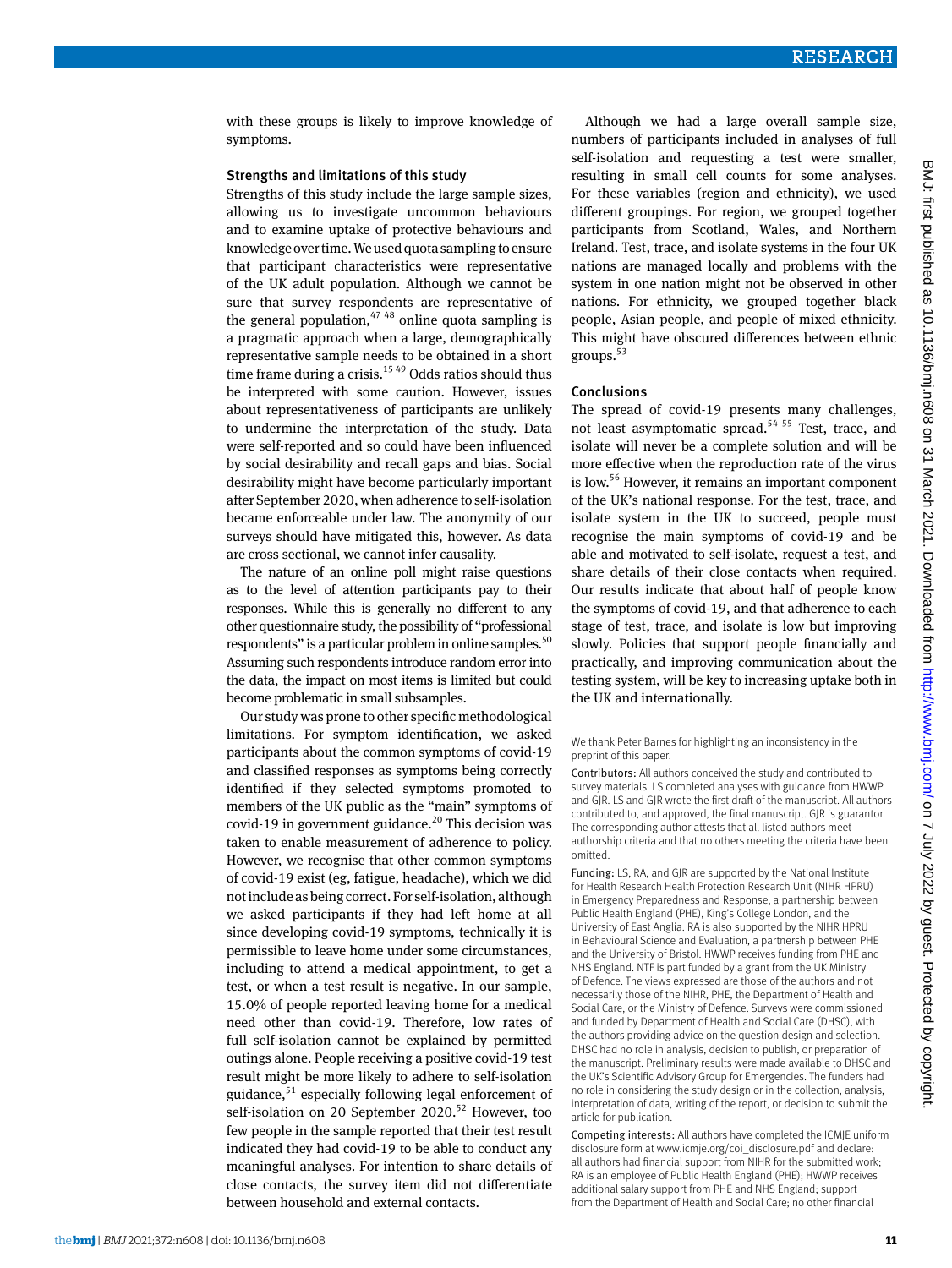relationships with any organisations that might have an interest in the submitted work in the previous three years; no other relationships or activities that could appear to have influenced the submitted work. NTF is a participant of an independent group advising NHS Digital on the release of patient data. All authors are participants of the UK's Scientific Advisory Group for Emergencies or its subgroups.

Ethical approval: Not required, as this work was conducted as part of service evaluation of the marketing and communications run by the Department of Health and Social Care.

Data sharing: No additional data available.

The authors affirm that the manuscript is an honest, accurate, and transparent account of the study being reported; that no important aspects of the study have been omitted; and that any discrepancies from the study as originally planned have been explained.

Dissemination to participants and related patient and public communities: Dissemination of survey results to participants is not possible owing to the anonymous nature of data collection.

Provenance and peer review: Not commissioned; externally peer reviewed.

This is an Open Access article distributed in accordance with the terms of the Creative Commons Attribution (CC BY 4.0) license, which permits others to distribute, remix, adapt and build upon this work, for commercial use, provided the original work is properly cited. See: [http://creativecommons.org/licenses/by/4.0/.](http://creativecommons.org/licenses/by/4.0/)

- 1 UK Government. Our plan to rebuild: The UK Government's COVID-19 recovery strategy. 2020. [www.gov.uk/government/publications/our](http://www.gov.uk/government/publications/our-plan-to-rebuild-the-uk-governments-covid-19-recovery-strategy)[plan-to-rebuild-the-uk-governments-covid-19-recovery-strategy](http://www.gov.uk/government/publications/our-plan-to-rebuild-the-uk-governments-covid-19-recovery-strategy)
- 2 Department of Health and Social Care. NHS Test and Trace: how it works [updated 11 January 2021]. [www.gov.uk/guidance/nhs-test](http://www.gov.uk/guidance/nhs-test-and-trace-how-it-works)[and-trace-how-it-works](http://www.gov.uk/guidance/nhs-test-and-trace-how-it-works)
- 3 Welsh Government. Test Trace Protect [updated 4 June 2020]. https://gov.wales/test-trace-protect
- Scottish Government. Coronavirus (COVID-19): Test and Protect [updated 14 December 2020]. [www.gov.](http://www.gov)scot/publications/ coronavirus-covid-19-test-and-protect/.
- 5 NI Direct Government Services. Coronavirus (COVID-19): testing and contact tracing [cited 19 January 2021]. [www.nidirect.gov.uk/](http://www.nidirect.gov.uk/articles/coronavirus-covid-19-testing-and-contact-tracing) [articles/coronavirus-covid-19-testing-and-contact-tracing](http://www.nidirect.gov.uk/articles/coronavirus-covid-19-testing-and-contact-tracing)
- 6 Kucharski AJ, Klepac P, Conlan AJK, et al, CMMID COVID-19 working group. Effectiveness of isolation, testing, contact tracing, and physical distancing on reducing transmission of SARS-CoV-2 in different settings: a mathematical modelling study. *Lancet Infect Dis* 2020;20:1151-60. doi:10.1016/S1473-3099(20)30457-6
- 7 The DELVE Initiative. Test, Trace, Isolate [updated 27 May 2020]. [https://rs-delve.github.io/reports/2020/05/27/test-trace-isolate.](https://rs-delve.github.io/reports/2020/05/27/test-trace-isolate.html) [html](https://rs-delve.github.io/reports/2020/05/27/test-trace-isolate.html)
- 8 Rubin GJ, Smith LE, Melendez-Torres GJ, Yardley L. Improving adherence to 'test, trace and isolate'. *J R Soc Med* 2020;113:335-8. doi:10.1177/0141076820956824
- 9 Allington D, Beaver K, Duffy B, et al. Coronavirus uncertainties: vaccines, symptoms and contested claims [updated 9 August 2020]. [www.kcl.ac.uk/policy-institute/assets/coronavirus-uncertainties.pdf](http://www.kcl.ac.uk/policy-institute/assets/coronavirus-uncertainties.pdf)
- 10 Smith LE, Amlôt R, Lambert H, et al. Factors associated with adherence to self-isolation and lockdown measures in the UK: a cross-sectional survey. *Public Health* 2020;187:41-52. doi:10.1016/j.puhe.2020.07.024
- 11 Atchison C, Bowman LR, Vrinten C, et al. Early perceptions and behavioural responses during the COVID-19 pandemic: a crosssectional survey of UK adults.*BMJ Open* 2021;11:e043577. doi:10.1136/bmjopen-2020-043577
- 12 Pancani L, Marinucci M, Aureli N, Riva P. Forced social isolation and mental health: A study on 1006 Italians under COVID-19 lockdown. PsyArXiv [preprint]. September 25, 2020 [cited 22 November 2020]. <https://psyarxiv.com/uacfj/>
- 13 Scientific Advisory Group for Emergencies. SPI-B. SPI-B: Increasing adherence to COVID-19 preventative behaviours among young people. 6 November 2020. [https://assets.publishing.service.gov.](https://assets.publishing.service.gov.uk/government/uploads/system/uploads/attachment_data/file/933228/S0829_SPI-B_-_Increasing_adherence_to_Covid-19_preventative_behaviours_among_young_people.pdf) [uk/government/uploads/system/uploads/attachment\\_data/](https://assets.publishing.service.gov.uk/government/uploads/system/uploads/attachment_data/file/933228/S0829_SPI-B_-_Increasing_adherence_to_Covid-19_preventative_behaviours_among_young_people.pdf) [file/933228/S0829\\_SPI-B\\_-\\_Increasing\\_adherence\\_to\\_Covid-19\\_](https://assets.publishing.service.gov.uk/government/uploads/system/uploads/attachment_data/file/933228/S0829_SPI-B_-_Increasing_adherence_to_Covid-19_preventative_behaviours_among_young_people.pdf) [preventative\\_behaviours\\_among\\_young\\_people.pdf](https://assets.publishing.service.gov.uk/government/uploads/system/uploads/attachment_data/file/933228/S0829_SPI-B_-_Increasing_adherence_to_Covid-19_preventative_behaviours_among_young_people.pdf)
- 14 Smith LE, Mottershaw AL, Egan M, Waller J, Marteau TM, Rubin GJ. The impact of believing you have had COVID-19 on self-reported behaviour: Cross-sectional survey. *PLoS One* 2020;15:e0240399. doi:10.1371/journal.pone.0240399
- Rubin GJ, Amlôt R, Page L, Wessely S. Methodological challenges in assessing general population reactions in the immediate aftermath of a terrorist attack. *Int J Methods Psychiatr Res* 2008;17(Suppl 2):S29-35. doi:10.1002/mpr.270
- Kohler U. Possible Uses of Nonprobability Sampling for the Social Sciences. *Surv Methods Insights Field* 2019. doi:10.13094/SMIF-2019-00014
- 17 Savanta. Data Collection & Analysis Services [cited 24 November 2020].<https://savanta.com/data-collection-analysis/>
- 18 Respondi. Access panel [cited 24 November 2020]. [www.respondi.](http://www.respondi.com/EN/access-panel) [com/EN/access-panel](http://www.respondi.com/EN/access-panel)
- 19 Office for National Statistics. Population estimates for the UK, England and Wales, Scotland and Northern Ireland: mid-2018. 2019 [updated 26 June 2019, cited 25 August 2020]. [www.ons.](http://www.ons.gov.uk/peoplepopulationandcommunity/populationandmigration/populationestimates/bulletins/annualmidyearpopulationestimates/mid2018) [gov.uk/peoplepopulationandcommunity/populationandmigration/](http://www.ons.gov.uk/peoplepopulationandcommunity/populationandmigration/populationestimates/bulletins/annualmidyearpopulationestimates/mid2018) [populationestimates/bulletins/annualmidyearpopulationestimates/](http://www.ons.gov.uk/peoplepopulationandcommunity/populationandmigration/populationestimates/bulletins/annualmidyearpopulationestimates/mid2018) [mid2018](http://www.ons.gov.uk/peoplepopulationandcommunity/populationandmigration/populationestimates/bulletins/annualmidyearpopulationestimates/mid2018)
- 20 Department of Health and Social Care. Statement from the UK Chief Medical Officers on an update to coronavirus symptoms: 18 May 2020 [press release] (18 May 2020). [www.gov.uk/government/](http://www.gov.uk/government/news/statement-from-the-uk-chief-medical-officers-on-an-update-to-coronavirus-symptoms-18-may-2020) [news/statement-from-the-uk-chief-medical-officers-on-an-update-to](http://www.gov.uk/government/news/statement-from-the-uk-chief-medical-officers-on-an-update-to-coronavirus-symptoms-18-may-2020)[coronavirus-symptoms-18-may-2020](http://www.gov.uk/government/news/statement-from-the-uk-chief-medical-officers-on-an-update-to-coronavirus-symptoms-18-may-2020)
- 21 Ministry of Housing Communities and Local Government. The English Indices of Deprivation 2019 (IoD2019). 26 September 2019. [https://assets.publishing.service.gov.uk/government/](https://assets.publishing.service.gov.uk/government/uploads/system/uploads/attachment_data/file/835115/IoD2019_Statistical_Release.pdf) [uploads/system/uploads/attachment\\_data/file/835115/IoD2019\\_](https://assets.publishing.service.gov.uk/government/uploads/system/uploads/attachment_data/file/835115/IoD2019_Statistical_Release.pdf) [Statistical\\_Release.pdf](https://assets.publishing.service.gov.uk/government/uploads/system/uploads/attachment_data/file/835115/IoD2019_Statistical_Release.pdf)
- 22 NHS. Who's at higher risk of coronavirus [updated 14 August 2020]. [www.nhs.uk/conditions/coronavirus-covid-19/people-at-higher-risk/](http://www.nhs.uk/conditions/coronavirus-covid-19/people-at-higher-risk/whos-at-higher-risk-from-coronavirus/) [whos-at-higher-risk-from-coronavirus/](http://www.nhs.uk/conditions/coronavirus-covid-19/people-at-higher-risk/whos-at-higher-risk-from-coronavirus/)
- 23 Cabinet Office, Department for Education. Critical workers who can access schools or educational settings [updated 16 June 2020]. www.gov.uk/government/publications/coronavirus-covid-19 maintaining-educational-provision/guidance-for-schools-collegesand-local-authorities-on-maintaining-educational-provision#criticalworkers
- 24 National Readership Survey. Social Grade. [www.nrs.co.uk/nrs-print/](http://www.nrs.co.uk/nrs-print/lifestyle-and-classification-data/social-grade/) [lifestyle-and-classification-data/social-grade/](http://www.nrs.co.uk/nrs-print/lifestyle-and-classification-data/social-grade/)
- 25 National Health Service. Your coronavirus test result [updated 7 January 2021]. [www.nhs.uk/conditions/coronavirus-covid-19/](http://www.nhs.uk/conditions/coronavirus-covid-19/testing-and-tracing/what-your-test-result-means/) [testing-and-tracing/what-your-test-result-means/](http://www.nhs.uk/conditions/coronavirus-covid-19/testing-and-tracing/what-your-test-result-means/)
- 26 Rubin GJ, Bakhshi S, Amlôt R, Fear N, Potts HWW, Michie S. The design of a survey questionnaire to measure perceptions and behaviour during an influenza pandemic: the Flu TElephone Survey Template (FluTEST). *Health Services and Delivery Research* 2014;2. doi:10.3310/hsdr02410
- 27 GOV.UK. Testing in United Kingdom [updated 8 February 2021]. <https://coronavirus.data.gov.uk/details/testing>
- 28 Sheeran P, Webb TL. The intention-behaviour gap. *Soc Personal Psychol Compass* 2016;10:503-18. doi:10.1111/spc3.12265
- 29 YouGov. What are the symptoms of COVID-19? Only 59% of Britons know all three 2020 [updated 25 June 2020]. [https://yougov.co.uk/](https://yougov.co.uk/topics/health/articles-reports/2020/06/25/what-are-symptoms-covid-19-only-59-britons-know-al) [topics/health/articles-reports/2020/06/25/what-are-symptoms](https://yougov.co.uk/topics/health/articles-reports/2020/06/25/what-are-symptoms-covid-19-only-59-britons-know-al)[covid-19-only-59-britons-know-al](https://yougov.co.uk/topics/health/articles-reports/2020/06/25/what-are-symptoms-covid-19-only-59-britons-know-al)
- 30 Wise J. Covid-19: Concerns persist about purpose, ethics, and effect of rapid testing in Liverpool. *BMJ* 2020;371:m4690. doi:10.1136/ bmj.m4690
- 31 Department of Health and Social Care. NHS Test and Trace. Weekly statistics for NHS Test and Trace (England) and coronavirus testing (UK): 22 October to 28 October. 5 November 2020. [www.gov.](http://www.gov.uk/government/publications/nhs-test-and-trace-england-and-coronavirus-testing-uk-statistics-22-october-to-28-october/weekly-statistics-for-nhs-test-and-trace-england-and-coronavirus-testing-uk-22-october-to-28-october) [uk/government/publications/nhs-test-and-trace-england-and](http://www.gov.uk/government/publications/nhs-test-and-trace-england-and-coronavirus-testing-uk-statistics-22-october-to-28-october/weekly-statistics-for-nhs-test-and-trace-england-and-coronavirus-testing-uk-22-october-to-28-october)[coronavirus-testing-uk-statistics-22-october-to-28-october/weekly](http://www.gov.uk/government/publications/nhs-test-and-trace-england-and-coronavirus-testing-uk-statistics-22-october-to-28-october/weekly-statistics-for-nhs-test-and-trace-england-and-coronavirus-testing-uk-22-october-to-28-october)[statistics-for-nhs-test-and-trace-england-and-coronavirus-testing-uk-](http://www.gov.uk/government/publications/nhs-test-and-trace-england-and-coronavirus-testing-uk-statistics-22-october-to-28-october/weekly-statistics-for-nhs-test-and-trace-england-and-coronavirus-testing-uk-22-october-to-28-october)[22-october-to-28-october](http://www.gov.uk/government/publications/nhs-test-and-trace-england-and-coronavirus-testing-uk-statistics-22-october-to-28-october/weekly-statistics-for-nhs-test-and-trace-england-and-coronavirus-testing-uk-22-october-to-28-october)
- 32 Office for National Statistics. Coronavirus (COVID-19) Infection Survey,UK: 6 November 2020 [updated 6 November 2020]. [www.ons.gov.uk/peoplepopulationandcommunity/](http://www.ons.gov.uk/peoplepopulationandcommunity/healthandsocialcare/conditionsanddiseases/bulletins/coronaviruscovid19infectionsurveypilot/6november2020) [healthandsocialcare/conditionsanddiseases/bulletins/](http://www.ons.gov.uk/peoplepopulationandcommunity/healthandsocialcare/conditionsanddiseases/bulletins/coronaviruscovid19infectionsurveypilot/6november2020) [coronaviruscovid19infectionsurveypilot/6november2020](http://www.ons.gov.uk/peoplepopulationandcommunity/healthandsocialcare/conditionsanddiseases/bulletins/coronaviruscovid19infectionsurveypilot/6november2020)
- 33 Riley S, Ainslie KEC, Eales O, et al. REACT-1 round 6 updated report: high prevalence of SARS-CoV-2 swab positivity with reduced rate of growth in England at the start of November 2020. MedRxiv [preprint]. November 20, 2020 [cited 21 January 2021] [www.medrxiv.org/](http://www.medrxiv.org/content/medrxiv/early/2020/11/20/2020.11.18.20233932.full.pdf) [content/medrxiv/early/2020/11/20/2020.11.18.20233932.full.pdf](http://www.medrxiv.org/content/medrxiv/early/2020/11/20/2020.11.18.20233932.full.pdf)
- 34 Environmental Modelling Group (EMG), Scientific Pandemic Insights Group on Behaviours (SPI-B), Scientific Pandemic Influenza Group on Modelling (SPI-M). EMG/SPI-B/SPI-M: Reducing within- and betweenhousehold transmission in light of new variant SARS-CoV-2, 15 January 2021. 15 January 2021. [https://assets.publishing.service.](https://assets.publishing.service.gov.uk/government/uploads/system/uploads/attachment_data/file/952799/s1020-Reducing-within-between-household-transmission.pdf) [gov.uk/government/uploads/system/uploads/attachment\\_data/](https://assets.publishing.service.gov.uk/government/uploads/system/uploads/attachment_data/file/952799/s1020-Reducing-within-between-household-transmission.pdf) [file/952799/s1020-Reducing-within-between-household](https://assets.publishing.service.gov.uk/government/uploads/system/uploads/attachment_data/file/952799/s1020-Reducing-within-between-household-transmission.pdf)[transmission.pdf](https://assets.publishing.service.gov.uk/government/uploads/system/uploads/attachment_data/file/952799/s1020-Reducing-within-between-household-transmission.pdf)
- 35 Department of Health and Social Care. Weekly statistics for NHS Test and Trace (England) and coronavirus testing (UK): 21 January to 27 January 2021. 4 February 2021. www.gov.uk/government/ publications/nhs-test-and-trace-england-statistics-21-january-to-27 january-2021/weekly-statistics-for-nhs-test-and-trace-england-21 january-to-27-january-2021#tracing-england
- 36 Lewis D. Where COVID contact-tracing went wrong.
- *Nature* 2020;588:384-88.
- 37 Royal Statistical Society. Royal Statistical Society (RSS) COVID-19 Task Force Statement on how efficient statistical methods can glean